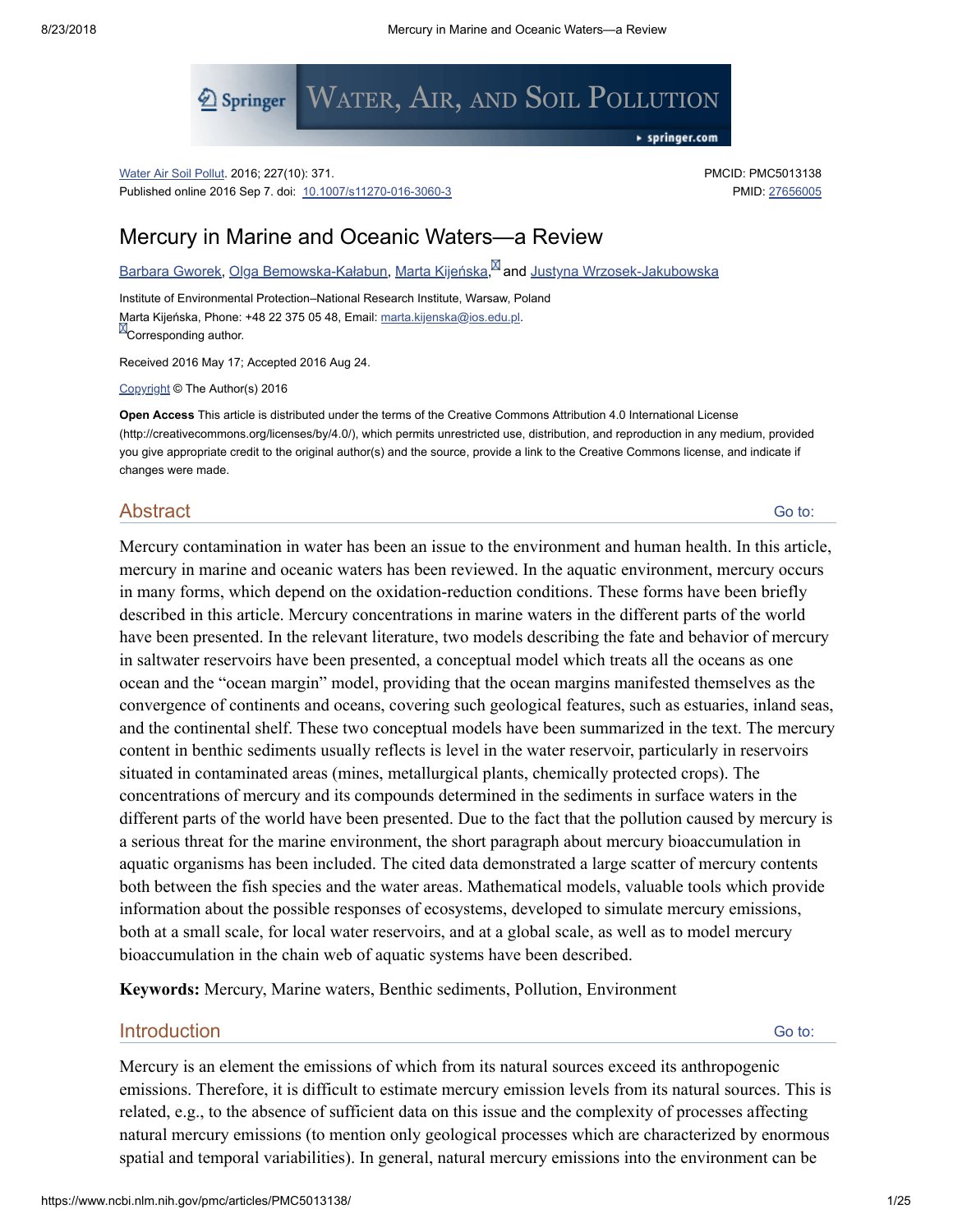divided into original emissions, e.g., volcanic emissions, and secondary reemissions of natural origin. Natural mercury emissions can also be divided into emissions from oceans which are estimated at 2680 Mg/year and those of terrestrial origin, estimated at 1850 Mg/year [Mason [2009](#page-20-0); Pirrone et al. [2010;](#page-22-0) Pirrone and Cinnirella [2012](#page-22-1)) with volcanic emissions to the atmosphere estimated as 94– 112 Mg/year (Nriagu and Becker [2003](#page-21-0); Nriagu and Becker [2004](#page-21-1)). Natural mercury emission processes mainly include

- Degassing from mercury deposits;
- Degassing from aquatic and terrestrial systems (through the reduction of  $\text{Hg}^{2+}$  to  $\text{Hg}^{0}$ );
- Geological activity—volcanic and geothermal processes (underwater exhalations from geothermal vents);
- Biomass burning—e.g., fires of forests and steppes;
- Erosion of mercury-containing minerals; and
- Plant growth.

Mercury emissions into the air from sources of natural origin are an important element of global mercury flows, as it is the largest element of the global mercury cycle. Many research teams have estimated these emissions, using different numerical models in addition to direct measurements. Their balance is hampered by the share of reemissions from anthropogenic sources which is difficult to estimate (Mason [2009](#page-20-0); Pirrone et al. [2010](#page-22-0); Pirrone and Cinnirella [2012\)](#page-22-1).

In the aquatic environment, mercury occurs in many forms which depend on the oxidation-reduction conditions. The forms  $HgCl_4^2$  and  $HgOH^-$  dominate in the good oxidation conditions, whereas sulfur-related forms (HgS<sup>2–</sup> and CH<sub>3</sub>HgS<sup>–</sup>) prevail in the reduction conditions.

In the intermediate conditions, the alkyl forms of mercury, MeHgCl and EtHgCl, can most often be found (Kabata-Pendias and Mukherjee [2007](#page-19-0); Kabata-Pendias [2011](#page-19-1); Tyler [1992](#page-23-0)). Soluble forms of mercury, such as  $[HgOH]^{+}$ ,  $[HgCl]^{+}$ ,  $[HgCl<sub>2</sub>]$ ,  $[HgCl<sub>3</sub>]<sup>-</sup>$ ,  $[HgCl]^{2-}$ , and  $[HgS<sub>2</sub>]<sup>2-</sup>$ , can often be encountered. Higher concentrations of Cl<sup>-</sup> ions, which form stable complexes with mercury, such as HgCl<sub>3</sub><sup>-</sup>, HgCl<sub>2</sub><sup>-</sup>, HgCl<sub>4</sub><sup>2-</sup>, or HgBrCl<sup>-</sup>, lead to increased dissolution of solid phases of mercury (Grassia and Nettib [2000\)](#page-18-0).

Moreover, mercury can occur in soluble non-ionic organic compounds and other organic and inorganic compounds. Examples of sparingly soluble forms of mercury include  $CH_3Hg^+$  or  $Hg(CN)_2$ . There are many paths of mercury transport into the aquatic environment. Inorganic forms, such as Hg(II) and methylmercury (MeHg), can be directly introduced into reservoirs through (wet and dry) depositions from the atmosphere (Lina et al. [2006\)](#page-20-1). On the other hand, Hg(II) and MeHg are transported into water reservoirs through surface runoff as well as through leaching from the upper levels of a soil profile to groundwater and, subsequently, to surface waters (Fitzgerald et al. [2007;](#page-18-1) Morel et al. [1998;](#page-21-2) US EPA [1997\)](#page-23-1).

Wet and dry atmospheric depositions are the most frequent paths of transport of Hg (THg) into the surface waters of the Arctic and the Antarctic. It is estimated that the total annual quantity of mercury penetrating the atmosphere from natural and anthropogenic mercury emission sources is 5000–6500 t (Berg et al. [2006](#page-17-0); Bone et al. [2007](#page-17-1); Bookman et al. [2008;](#page-17-2) Camargo [1993](#page-17-3); Cheng and Hu [2010](#page-17-4); Jiang et al. [2006](#page-19-2); Gbor et al. [2007;](#page-18-2) Gray and Hines [2006;](#page-19-3) Lamborg et al. [2002](#page-20-2); Mason et al. [1994;](#page-21-3) Streets et al. [2009\)](#page-23-2), with the emissions from anthropogenic sources estimated at about 2200 t Hg/year (Bergan et al. [1999;](#page-17-5) Gbor et al. [2007;](#page-18-2) Pacyna et al. [2006\)](#page-22-2). China is the country with the highest mercury emissions (Wang et al. [2016](#page-24-0)). Every year, thousands of tons of mercury from air deposition are transported into aquatic ecosystems. Mercury-containing flowing and standing surface waters, such as rivers, streams, and estuaries, are the main paths of mercury transport into marine ecosystems.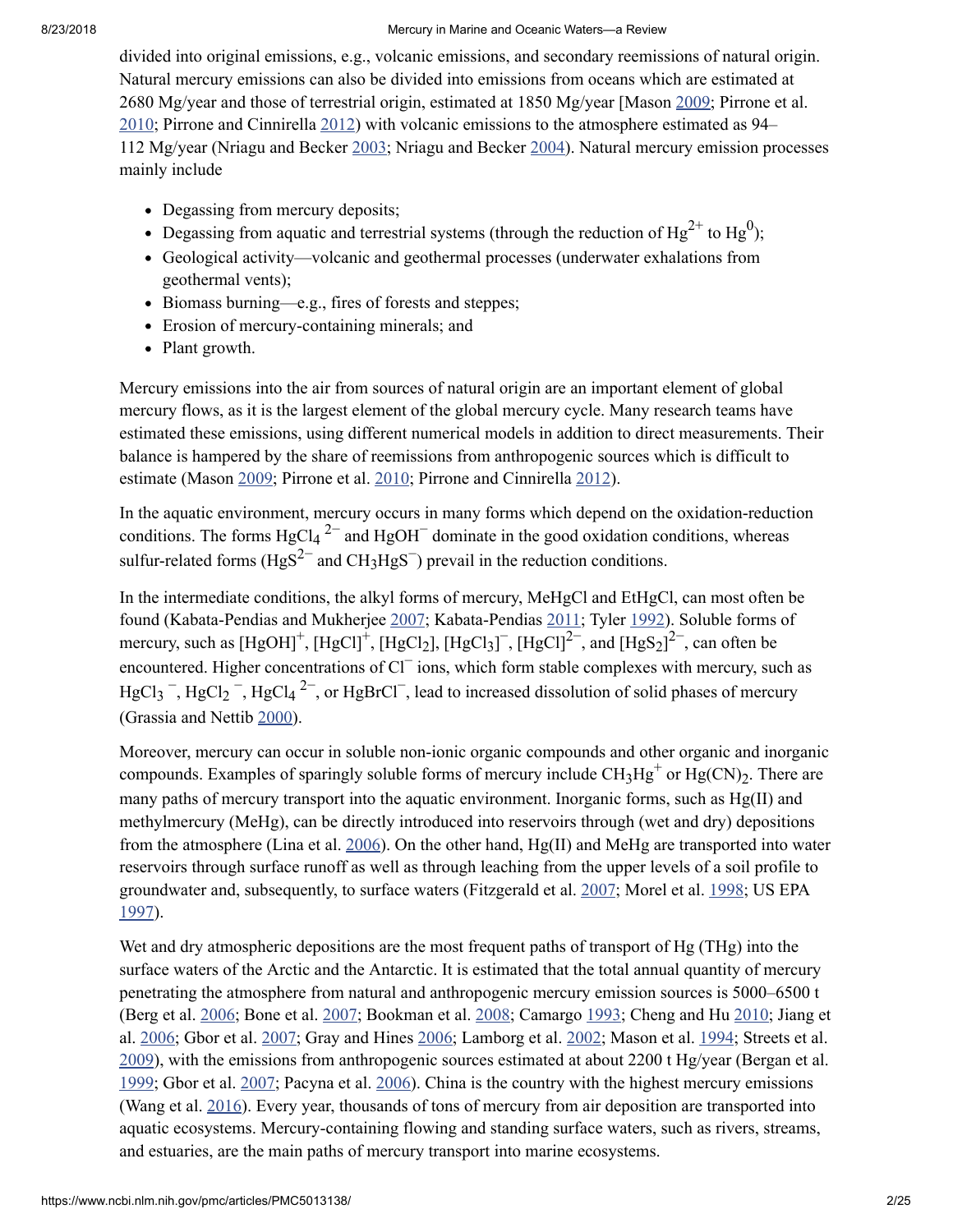In the aquatic environment, mercury undergoes many different chemical and biochemical processes which condition its speciation and transport between the solid and aqueous phases (Fitzgerald et al. [2007;](#page-18-1) Morel et al. [1998](#page-21-2)). In the aquatic environment (water, sediments, aquatic fauna, and flora), most mercury occurs in organic and inorganic forms of divalent mercury and Hg(0), as a form of mercury dissolved in the aqueous phase (Ullrich et al. [2001\)](#page-23-3). Mercury adsorption and desorption processes in the aquatic environment play a dominating role in the distribution of different forms of mercury in the particular elements in the aquatic environment. In waters, these processes are also responsible for the course of mercury transport, transformation, and uptake by living organisms, and they also condition the toxicity of this element.

In the aquatic environment, mercury can be adsorbed on sediment particles, thus constituting a substantial mercury resource. In the sediments in water reservoirs, both as a result of chemical reactions and under the impact of biological factors, e.g., those related to the activity of microorganisms, methylmercury, CH3Hg<sup>+</sup>, and dimethylmercury,  $(CH_3)_2Hg$ , emerge (Benoit et al. [2003;](#page-16-0) St. Louis et al. [1994](#page-22-3)).

MeHg is the most common form of organic mercury in the environment. Methylmercury is a neurodevelopmental toxicant (Obi et al. [2015](#page-21-4)), and it is also the most toxic form of mercury (Henriques et al. [2015](#page-19-4)). MeHg and dioxin-like compounds are considered as the most important toxic compounds in the case of large-scale consumers of seafood (Szefer [2013](#page-23-4)).

Methylation is a result of abiotic and biotic processes, which are affected by such factors as pH, temperature, the presence of sulfates, and the availability of organic carbon.

The impact of mercury in the environment on human health was found for the first time in relation to the Minamata disease in the 1950s, which caused mass-scale poisoning by methylmercury. It had accumulated in aquatic organisms which were subsequently eaten by humans. A similar case of poisoning by mercury accumulated in fish also took place in Sweden (Zaib et al. [2015](#page-24-1)).

Apart from spectacular cases of poisoning, the presence of mercury in the environment also affects the human population in a more concealed manner. Every year, Trasande et al. (Trasande et al. [2005\)](#page-23-5) found mercury concentrations exceeding 5.8 μg/L—a level related to IQ loss—in blood samples taken from 316,588–637,233 children. Humans are mainly exposed to methylmercury as a result of their consumption of oceanic fish (Drevnick et al. [2015](#page-18-3)).

One of the key stages of the biogeochemical cycling of mercury in the environment is its biomobilization, which is mediated by microorganisms. Microorganisms mediate in the following four types of mercury transformation: in the reduction of  $Hg(II)$  to  $Hg(0)$ , in the degradation of  $CH_3Hg(I)$ and other organic mercury compounds, in the methylation of  $Hg(II)$ , and in the oxidation of  $Hg(0)$  to Hg(II). The transformation processes listed above also unfold in the environment without any involvement of microorganisms. Table  $1$  shows a summary list of known mercury transformation mechanisms.

### Table 1

Mechanisms of mercury transformation processes

| <b>Mechanisms</b> | <b>Reduction of</b> | Degradation/demethylation | <b>Methylation</b> | <b>Oxidation of</b> |
|-------------------|---------------------|---------------------------|--------------------|---------------------|
|                   | Hg(II)              | of $CH_3Hg(I)$            |                    | Hg(0)               |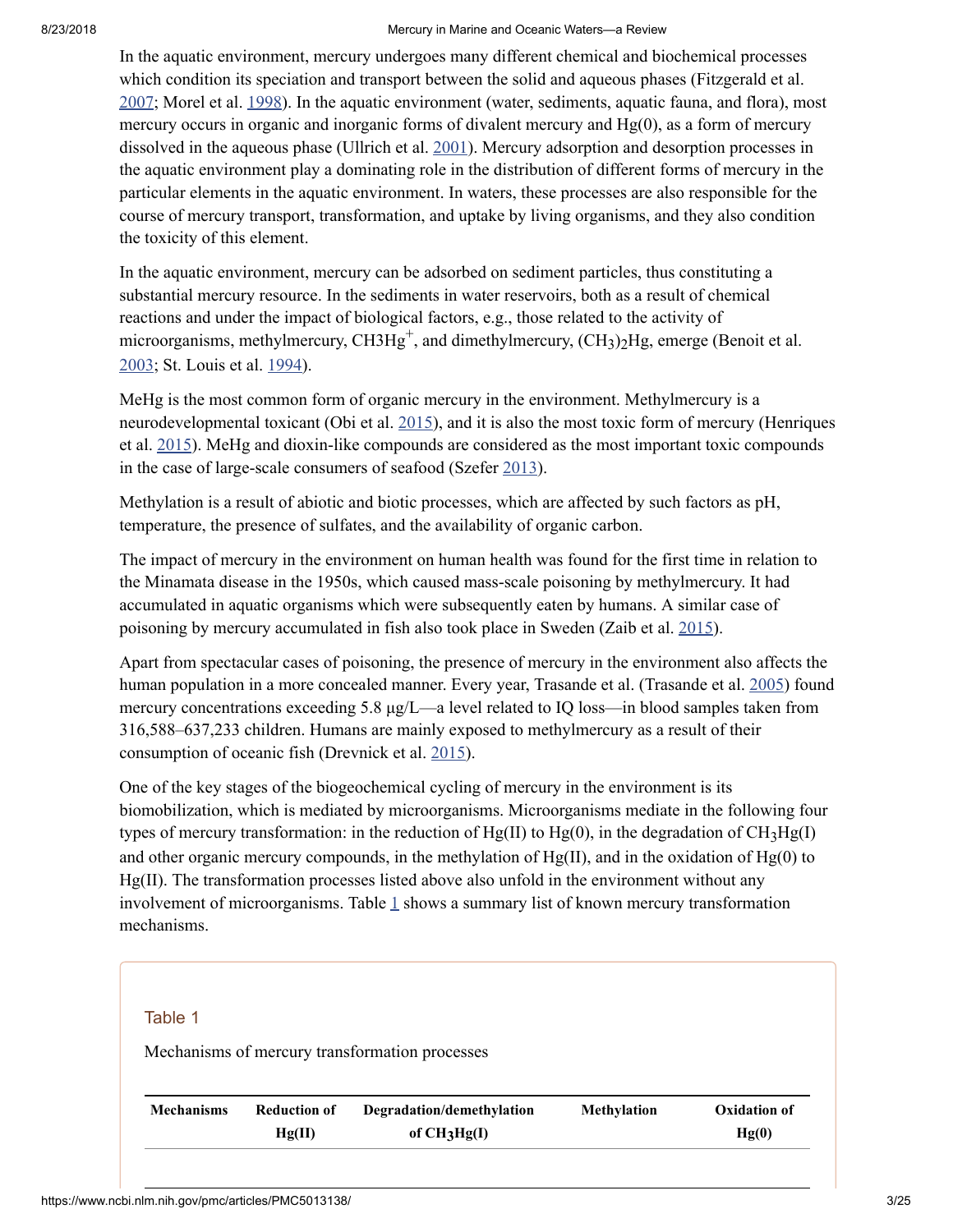| <b>Mechanisms</b> | <b>Reduction of</b><br>Hg(II)                   | Degradation/demethylation<br>of $CH$ $Hg(I)$   | <b>Methylation</b>                                                                              | <b>Oxidation of</b><br>Hg(0)                                  |
|-------------------|-------------------------------------------------|------------------------------------------------|-------------------------------------------------------------------------------------------------|---------------------------------------------------------------|
| Biotically        | Enzymatically-<br>mercury reductase             | Enzymatically-<br>organomercurial lyase (OL)   | Transfer of methyl<br>groups by corrinoid<br>coenzyme (bacterial<br>methyltransferase)          | Hydroperoxidase<br>(e.g., catalase)                           |
|                   | Indirectly—<br>reduced<br>metabolites           | Oxidative demethylation-<br>anaerobic bacteria | Disturbances in<br>methionine synthesis<br>pathway in fungi                                     |                                                               |
| Abiotically       | Free radicals<br>related to humic<br>substances | Photodegradation                               | Photochemically-<br>induced by humic and<br>fulvic acids                                        | In the<br>atmosphere via<br>$H2O2$ under low<br>pH conditions |
|                   | Disproportionation -<br>of $Hg(I)$              |                                                | Transformation of<br>CH <sub>3</sub> Hg(I) to (CH <sub>3</sub> )Hg<br>in the presence of $H_2S$ |                                                               |

Biological mercury transformations, along with the processes of its chemical transformations, provide the basis for mercury cycling in the biosphere; furthermore, the role played by the biological transformations themselves is not fully known and probably depends on mercury concentrations and the conditions occurring in the environment.

The reduction of  $Hg^{2+}$  and the degradation of organic mercury compounds are processes constituting natural detoxification mechanisms, which unfold in bacteria and enable their growth and development in the presence of these toxic compounds. Bacteria that are resilient to the harmful impact of  $Hg<sup>+2</sup>$  are capable of producing mercury, which catalyses the reaction with the involvement of nicotinamide adenine dinucleotide phosphate (NADPH). Due to its low water solubility and high vapor pressure,  $Hg<sup>0</sup>$  which emerges as a result quickly escapes into the atmosphere. Some bacteria which are resilient to  $Hg^{2+}$  due to the presence of organomercurial lyase (OL) also demonstrate resistance to the toxic impact of organic mercury compounds (Walsh et al. [1988](#page-23-6)). The resistance to the harmful impact of organic forms of mercury is related to the action of both enzymes, lyase and reductase, while all the bacteria which are not vulnerable to the impact of organic mercury compounds are at the same time resilient to the toxic effect of  $Hg^{+2}$  (a wide range of resilience). However, a large part of bacteria do not show the capacity to produce organomercurial lyase; as a result, they are vulnerable to the presence of this form of mercury in the environment (a narrow range of resilience).

Whereas the reactions of the reduction of  $Hg^{2+}$  to  $Hg^0$  may unfold without any involvement of microorganisms, in contrast, the process of the degradation of organic forms of mercury without any involvement of microorganisms unfolds extremely slowly and is of no greater significance in the processes of mercury cycling in nature (Barkay et al.  $1992$ ). The chemical reactions in which  $Hg^0$ escapes into the atmosphere include the reduction of  $Hg^{2+}$  to  $2Hg^{+}$ , with the subsequent disproportionation to Hg<sup>0</sup> and Hg<sup>2+</sup> (Baltisberger et al. [1979\)](#page-16-3), and the reduction through the interaction of  $Hg^{2+}$  with free-radical electrons of humic acids (Alberts et al. [1974\)](#page-16-4).

2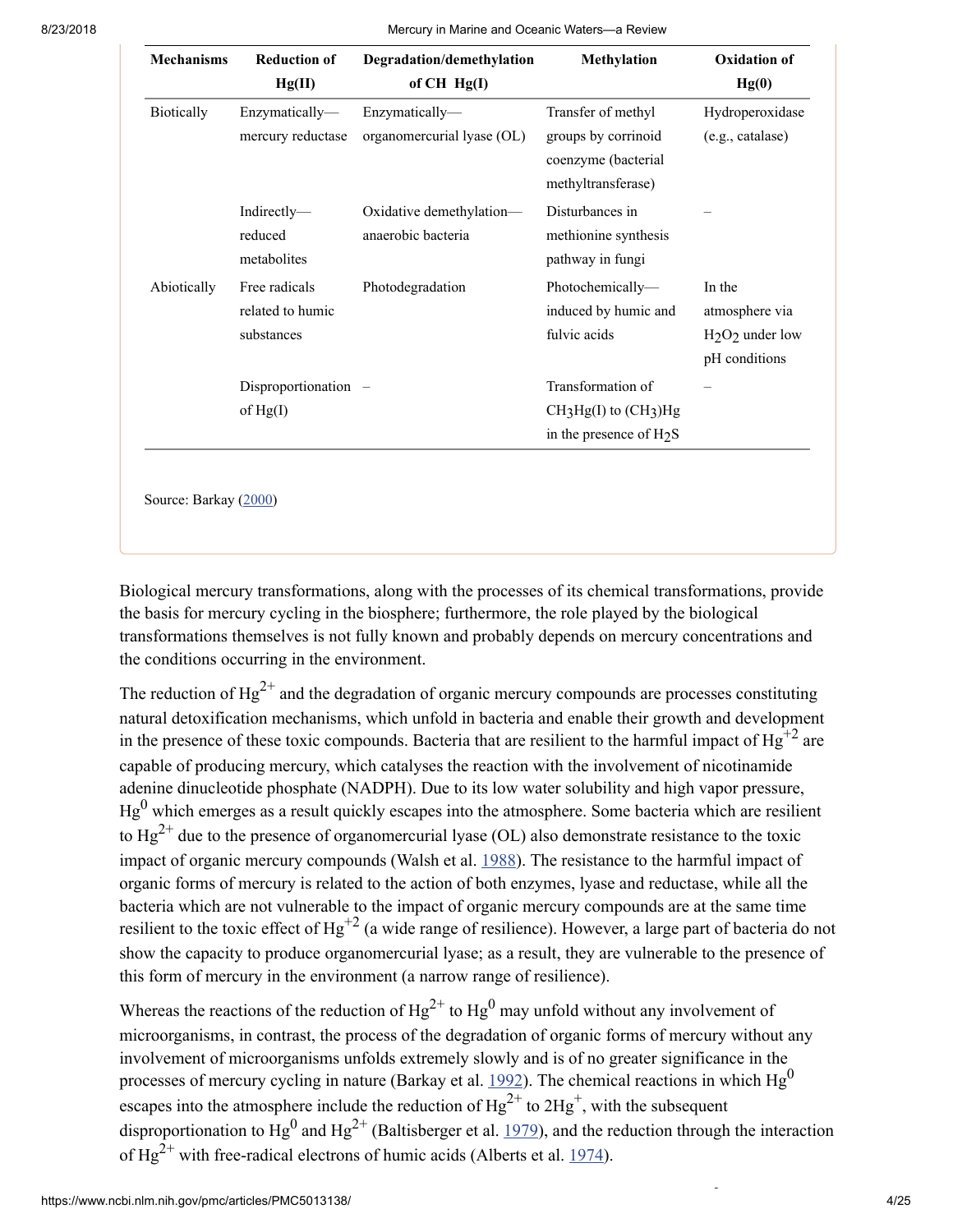As shown in Table  $\perp$ , abiotic sources of methylmercury include transformations of Hg<sup>2+</sup> as a result of its reactions with fulvic and humic acids (Nagase [1984](#page-21-5)) and the transfer of methyl groups from the soluble fraction of organic matter to  $Hg^{2+}$ . These reactions are initiated phototochemically in the presence of sulfur (Akagi et al. [1974](#page-16-5)).

The intensity of methylation grows as the temperature and the content of Hg(II) in the environment increase, while the optimum level is reached at pH of less than 5.

The methylation reaction is also stimulated by the presence of other metals which play the role of catalysts. Photochemical methylation takes place in the presence of chemical donors of methyl groups, such as methanol or ethanol; moreover, the greatest efficiency is achieved in the presence of acetic acid. The anaerobic conditions and the presence of colored compounds as photosensitizers also enhance the efficiency of this process (Barkay [2000](#page-16-1)).

# Mercury in Marine and Oceanic Waters

Go to:

 $\Delta$ 

In the biogeochemical mercury cycling, a substantial part of it reaches seas and oceans and its important source is its atmospheric deposition (Bindler [2003](#page-17-6); Wang et al. [2004\)](#page-23-7).

In oceanic waters, mercury mainly occurs in the forms of  $Hg^0$ ,  $Hg^{2+}$ , MeHg, and diMeHg and in colloidal form (Morel et al.  $1998$ ). In marine waters, mercury forms compounds with chlorine (HgCl<sub>3</sub><sup>-</sup> and  $HgCl_4^2^-$  to a greater extent than oxides, as is the case in freshwaters (Mason and Fitzgerald [1993\)](#page-20-3). It has been demonstrated that in saltwaters,  $Hg^{2+}$  forms complexes with halides, such as those of chlorine, and these complexes do not undergo the reduction and methylation processes (Gardfeldt et al. [2003](#page-18-4); Whalin et al. [2007](#page-24-2)) as quickly as the other  $Hg^{2+}$  compounds do. Dissolved gaseous mercury (DGM) arises as a result of the transformations of both  $Hg^0$  and  $Me<sub>2</sub>Hg$  (Lamborg et al. [1999](#page-20-4); Mason et al. [1995](#page-21-6)), with the form Hg<sup>0</sup> dominating in the upper layer of the ocean (Table [2](https://www.ncbi.nlm.nih.gov/pmc/articles/PMC5013138/table/Tab2/)) (Gardfeldt et al. [2003;](#page-18-4) Laurier et al. [2003](#page-20-5)).

## Table 2

Mercury concentrations in marine waters in the different parts of the world, in ng/L

| THg <sup>a</sup> |                          |              |  |                  |                          | <b>Source</b>                                                                                              |
|------------------|--------------------------|--------------|--|------------------|--------------------------|------------------------------------------------------------------------------------------------------------|
|                  |                          |              |  |                  |                          |                                                                                                            |
| $1,600-$         | $\overline{\phantom{m}}$ |              |  |                  |                          | Hosohara et                                                                                                |
| 3,600            |                          |              |  |                  |                          | al. $(1961)$                                                                                               |
| $400 -$          |                          |              |  |                  |                          | Aidin'yan                                                                                                  |
| 1,600            |                          |              |  |                  |                          | and                                                                                                        |
|                  |                          |              |  |                  |                          | Belavskaya                                                                                                 |
|                  |                          |              |  |                  |                          | (1963)                                                                                                     |
| $700 -$          |                          |              |  |                  |                          | Aidin'yan                                                                                                  |
| 2,000            |                          |              |  |                  |                          | (1962)                                                                                                     |
|                  |                          |              |  |                  |                          | Hamaguchi et                                                                                               |
|                  |                          |              |  |                  |                          | al. (1961)                                                                                                 |
| $0.6 \pm$        |                          |              |  | $\sim$ 20 %      | $\overline{\phantom{a}}$ | Pempkowiak                                                                                                 |
| 0.2              |                          |              |  | THg              |                          | et al. (1998)                                                                                              |
|                  |                          | $80 - 150 -$ |  | <b>Seawaters</b> |                          | HgCR <sup>a</sup> DGM <sup>a</sup> diMeHg <sup>a</sup> HgR <sup>a</sup> MeHg <sup>a</sup> HgC <sup>a</sup> |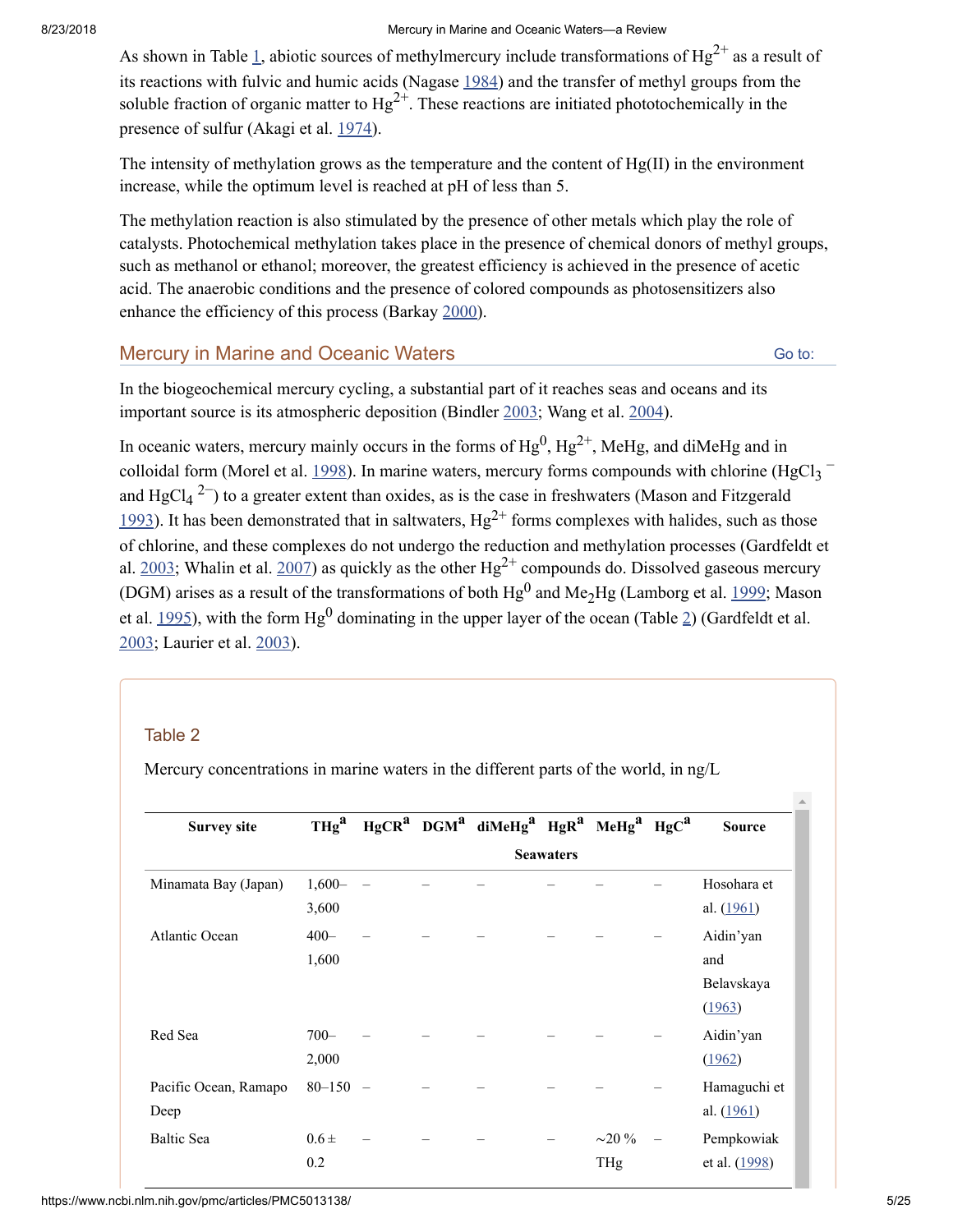| <b>Survey site</b>                                                                                    | THg          | HgCR                     | <b>DGM</b>               | diMeHg | HgR                      | MeHg       | HgC                      | <b>Source</b>             |
|-------------------------------------------------------------------------------------------------------|--------------|--------------------------|--------------------------|--------|--------------------------|------------|--------------------------|---------------------------|
|                                                                                                       |              |                          |                          |        | <b>Seawaters</b>         |            |                          |                           |
| Gulf of Gdańsk                                                                                        | $277-$       |                          |                          |        |                          |            |                          | <b>BMEPC</b>              |
|                                                                                                       | 630          |                          |                          |        |                          |            |                          | (1987)                    |
| Gulf of Finland                                                                                       | $10 - 140 -$ |                          |                          |        |                          |            |                          |                           |
| <b>Bothnian Bay</b>                                                                                   | $2 - 40$     |                          |                          |        |                          |            |                          |                           |
| Gulf of Riga                                                                                          | $10 - 40$    | $\overline{\phantom{0}}$ | $\overline{\phantom{0}}$ |        |                          |            |                          |                           |
| Matsalu Bay                                                                                           | $5 - 130$    | $\overline{\phantom{0}}$ | $\overline{\phantom{0}}$ |        | $\overline{\phantom{0}}$ |            | —                        |                           |
| North Sea                                                                                             | $0.56 \pm$   |                          |                          |        |                          |            |                          | Coquery and               |
|                                                                                                       | 0.24         |                          |                          |        |                          |            |                          | Cossa (1995)              |
| North Sea                                                                                             | $0.5 -$      |                          |                          |        |                          |            |                          | Schmidt                   |
|                                                                                                       | 200          |                          |                          |        |                          |            |                          | (1991)                    |
| Mediterranean Sea                                                                                     | $990 -$      |                          |                          |        |                          |            |                          | Nasfi (1995)              |
| (Tunisia)                                                                                             | 27,060       |                          |                          |        |                          |            |                          |                           |
| Atlantic Ocean (N-E)                                                                                  | 2.7          |                          |                          |        |                          |            |                          | Cossad et al.             |
|                                                                                                       |              |                          |                          |        |                          |            |                          | (1996)                    |
| Sepetiba Bay (Brazil)                                                                                 |              | $0.12 -$                 | $0.032 -$                |        | $0.11-$                  | $< 0.02 -$ | $\overline{\phantom{0}}$ | Marins et al.             |
|                                                                                                       |              |                          |                          |        |                          |            |                          | Open in a separate window |
| - no data or not applicable                                                                           |              |                          |                          |        |                          |            |                          |                           |
| <sup>a</sup> THg total Hg, HgCR total dissolved Hg, DGM dissolved gaseous Hg, HgR reactive Hg, diMeHg |              |                          |                          |        |                          |            |                          |                           |

dimethylmercury, *MeHg* monomethylmercury, *HgC* Hg in elemental form

<sup>b</sup>Value given in fM

<sup>c</sup>ND below the detection limit

The impact of anthropogenic sources on the contents of mercury and its forms can be seen to a greater extent in the surface layers of the oceans (i.e., in the upper layer of the ocean waters down to a depth of about of 100 m) (Strode et al. [2007](#page-23-8)). In the near-surface layer, i.e., in the layer between 100 and 1000 m, which is the water-mixing layer, the displacement of mercury of anthropogenic origin is hampered. It depends on many factors, e.g., the local and regional movements of water masses, on the production formation and degradation, as well as the accumulation of intermediate substances (Mason and Sheu [2002\)](#page-21-7).

The particular oceans are different in their total mercury concentrations, with the average concentration of about 1.5 picomoles (pM) (Lamborg et al. [2002](#page-20-2)). Higher concentrations were recorded in the Mediterranean Sea—2.5 pM (Cossa et al. [1997\)](#page-18-5), and the northern part of the Atlantic—2.0 pM (Mason et al. [1998](#page-21-8)), whereas a lower concentration was found in the Antarctic Ocean—0.8 pM (Laurier et al. [2004;](#page-20-6) Sunderland and Mason [2007\)](#page-23-9). Simulations carried out using mathematical models have indicated that the mercury concentrations in most oceans are not balanced with its atmospheric deposit and that they will also systematically grow over the next several dozen years (Sunderland and Mason [2007\)](#page-23-9).

The mercury exchange with the ocean water currents unfolds most quickly in the Atlantic Ocean (17.99–24 Sv), while in the other intervals, it has similar values, falling within the range of 6 to 12.4 Sv.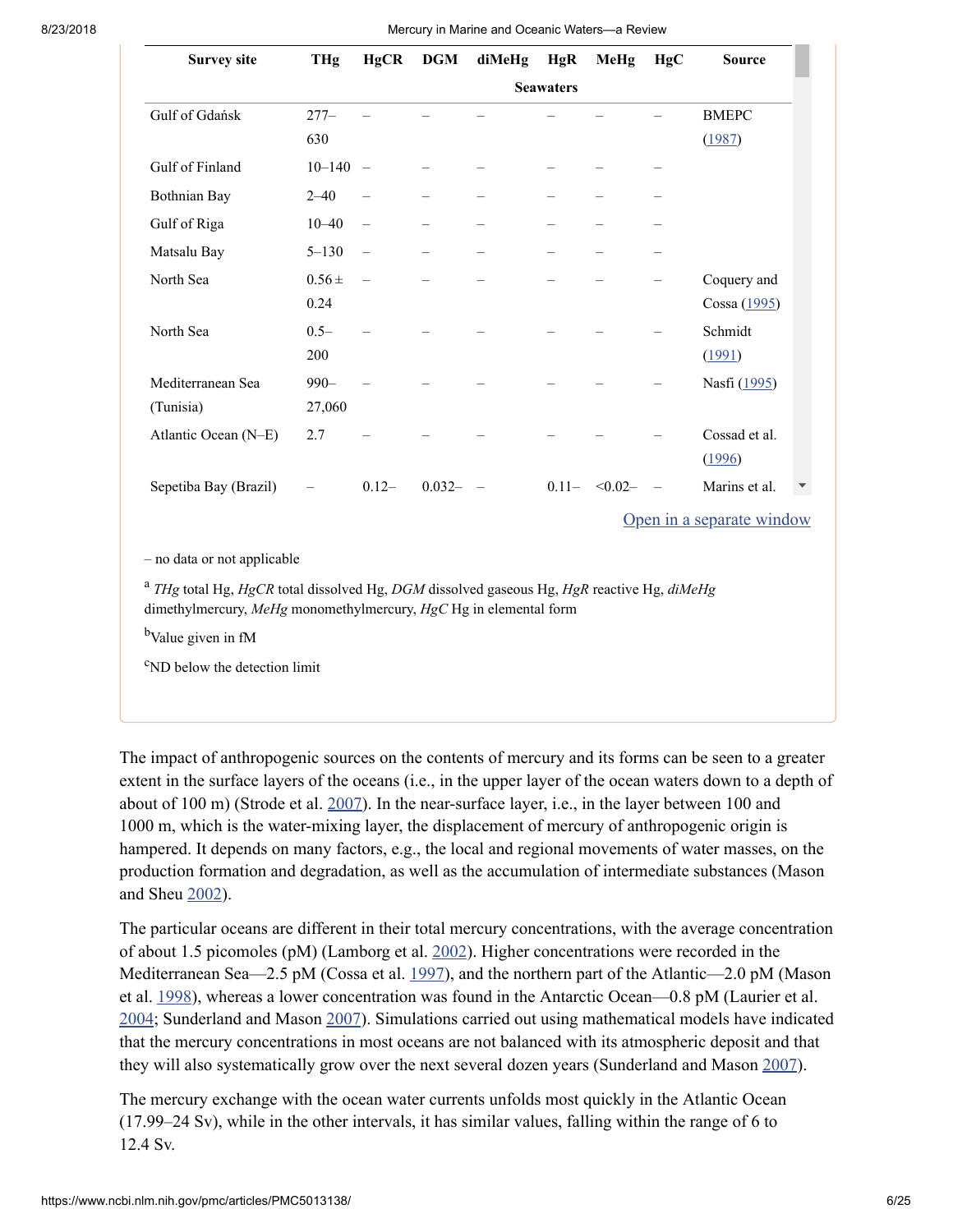It is believed that the mercury exchange at the interface between the ocean surface and the atmosphere unfolds relatively quickly. Just as in the freshwater systems, Hg transformation processes in saltwaters are quite complex, too. Hg<sup>2+</sup> reaches the ocean through its dry and wet depositions, while Hg<sup>0</sup> does so through its dry deposition; in addition, Hg2+ subsequently undergoes biological or photochemical reduction to  $Hg^0$  and absorption on the solid particles of the suspended sediment or methylation (Strode et al. [2007\)](#page-23-8).

It is difficult to determine the intensity of the methylation process in saltwaters, since old data are not reliable given the analytical detection limits of measurement equipment; in consequence, difficulties emerge in respect of the MeHg measurements in these waters. The average levels of MeHg contents determined in oceanic waters fell in the range of 2–35 % (Sunderland et al. [2009](#page-23-10)). In saltwater systems, mercury methylation may unfold in sediments in the continental shelf areas (Hammerschmidt and Fitzgerald [2006\)](#page-19-7), in estuaries (Gill et al. [1999](#page-18-6); Heyes et al. [2006\)](#page-19-8), in a seawater column (Monperrus et al. [2007](#page-21-10)), or in hydrothermal vents situated in deep ocean layers (Kraepiel et al. [2003](#page-20-7)).

In the relevant literature, the following two models describing the fate and behavior of mercury in saltwater reservoirs have been presented: a conceptual model which treats all the oceans as one ocean, based on the data and modeling presented by Rolfus and Fitzgerald [\(1995\)](#page-22-6), and the "ocean margin" model developed by Cossa et al. ([1996\)](#page-17-9), providing that the ocean margins manifested themselves as the convergence of continents and oceans, covering such geological features, such as estuaries, inland seas, and the continental shelf. However, it should be borne in mind that these models are very general and only reflect basic knowledge of the mercury paths and transformations in the marine environment.

## The Fate of Mercury in Saltwaters (a Conceptual Model of One Ocean)

Rolfus and Fitzgerald ([1995\)](#page-22-6) created a simple ocean model, designed to help determine the fate of mercury in saltwaters and its accumulation in fish and mostly based on the data which these authors had collected earlier. The model provided that the ocean consisted of the following three compartments: the coastal zone, the upwelling zone, and the open ocean. The open ocean zone represents more than 90 % of the total surface area of the oceans, but it is characterized by low fish productivity. The coastal and upwelling zones represent, respectively, about 10 and 0.1 % of the total surface area and generate almost all the fish production (in the model, each such area accounts for almost 50 % of the total fish production). The mercury sources adopted in the model include atmospheric deposition from the atmosphere, the flux from river systems, and the flux from deep ocean waters. On the basis of the dependence observed in the North Atlantic between the increased concentration of reactive mercury in the surface ocean waters and the predicted rate of atmospheric deposition, it is also assumed that its point of entry is the mixed layer of the waters. From this layer, reactive mercury is transported in the form of complexes with suspended particles to the regions and layers of the ocean where its methylation occurs (these areas are naturally poorer in oxygen) and mercury is released from the complexes as they fall into lower regions of the reservoir. This model also assumes that monoMeHg forms in regions which are poor in oxygen, under the thermocline of the open ocean zone and the upwelling zone, from where it is subsequently transported to the mixed layer, to a depth of less than 100 m, where it is incorporated into the lower levels of the trophic chain (Mason and Fitzgerald [1990,](#page-20-8) [1993,](#page-20-3) [1996](#page-20-9)). After its transport from the mixed layer, in the subthermocline water layer, most of reactive mercury is methylated to dimethylmercury (diMeHg), although monomethylmercury can also form directly from reactive mercury. In marine waters, dimethylmercury is unstable and most of it quickly decomposes to form MeHg (Mason and Fitzgerald [1996\)](#page-20-9). Some of MeHg is then converted to  $Hg^0$ , which is transported to the surface zones of the ocean. In this layer, as a result of its supersaturation, elemental Hg can be released into the atmosphere. This is the main mechanism of removal of mercury from saltwaters, reaching a level of 1 % per day in the open ocean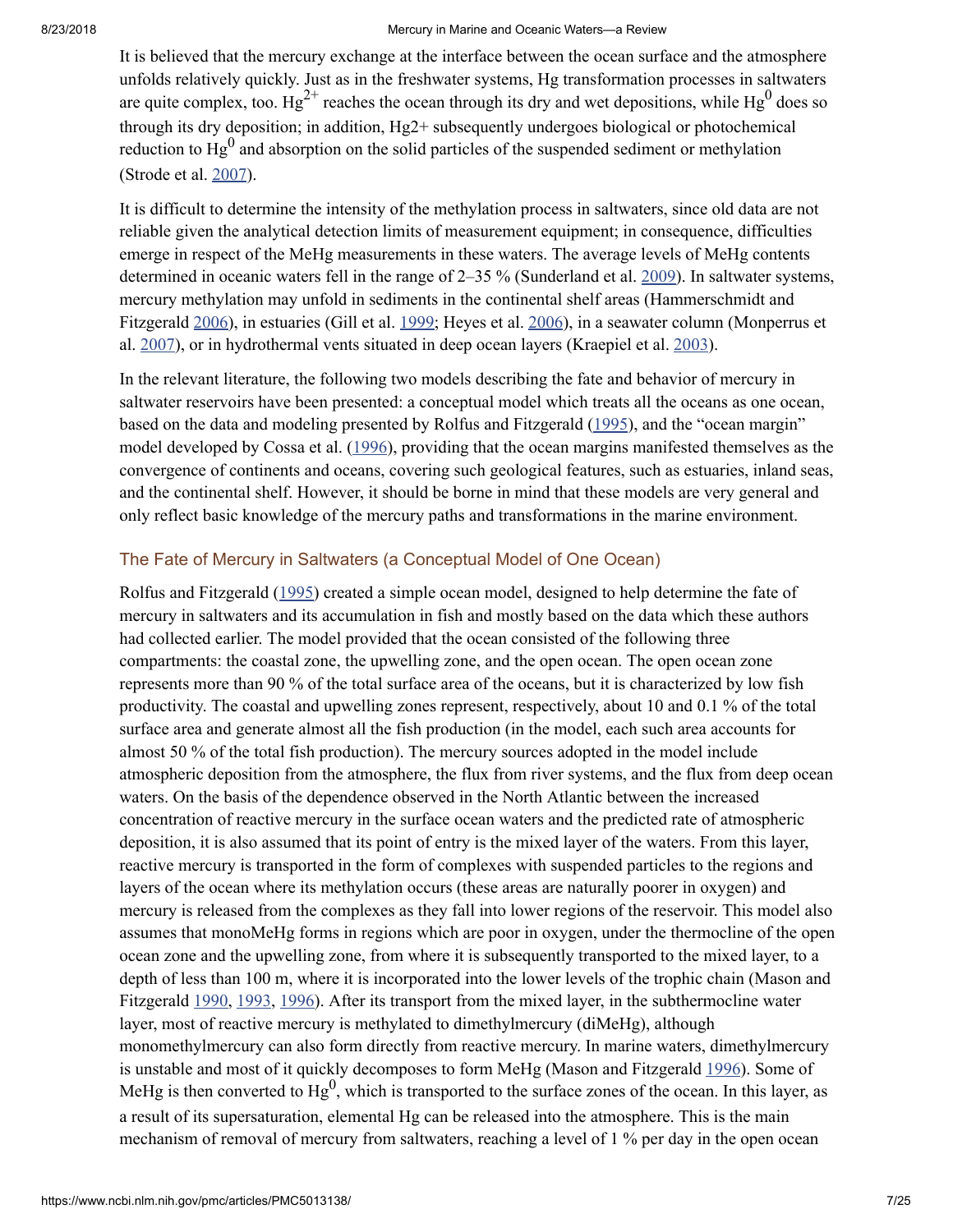zone. It is presumed that the transport of reactive mercury from the mixed layer of the ocean is a factor which determines the rate of methylmercury formation (Mason and Fitzgerald [1996](#page-20-9)).

The reduction processes are related to both abiotic and biotic factors of the marine environment (Mason et al. [1995](#page-21-6)); specifically, abiotic factors are responsible for about 10–30 % of the reduction. It was demonstrated that the abiotic reduction might unfold under the impact of sunlight. In an experimental aquatic system, they demonstrated that in the conditions of the combination of fulvic and humic acids with a synthetic light source, the reduction of dissolved divalent forms of Hg occurred. In turn, Weber [\(1993\)](#page-24-3) suggested that the process of abiotic mercury reduction was mediated by methyltin compounds (e.g., MeSnCl<sub>3</sub>, Me<sub>2</sub>SnCl<sub>2</sub>, Me<sub>3</sub>SnCl) and humic acids. However, for the most part, the reduction of reactive mercury results from the action of microorganisms, e.g., bacteria and cyanobacteria in the mixed layer of the ocean (Mason et al. [1995\)](#page-21-6).

The model described here also assumed that mercury methylation in the coastal compartments (including the estuary regions) occurred in both the sediments and in the water column, in the vicinity of the oxycline (Rolfus and Fitzgerald [1995\)](#page-22-6), from where methylmercury was transported to the mixed layer and incorporated into the lower trophic levels of the marine food web. The total deposition of mercury to marine reservoirs was estimated at 10 Mmol in a year, while the input from rivers and their estuaries was estimated at about 10 % of this value (about 1 Mmol/year); in turn, the input to the upwelling layer from deeper and colder waters was estimated at about 0.5 Mmol/year. Several authors, including Rolfus and Fitzgerald ([1995](#page-22-6)), found that the enhanced mercury deposition resulting from higher anthropogenic emissions caused greater bioaccumulation in the food chain and, primarily, higher mercury contents in marine fish.

## The Fate of Mercury in Saltwaters (the *Ocean Margin* Model)

Estuaries and coastal regions are particularly vulnerable to anthropogenic mercury contamination, since contaminants are both transported to them in river waters and discharged directly to the oceanic waters. In these regions, there is a higher level of reactive forms of mercury and particle-bound mercury released into the atmosphere from local sources of anthropogenic origin. It is well known that reactive Hg deposits faster than elemental Hg and that higher concentrations of oxidants may occur in the atmospheric layer over the coastal waters. On the basis of research results, it has been found that in certain mercury-contaminated estuaries, the main source of their contamination is the direct discharge of mercury into water rather than its atmospheric deposition. On the basis of data collected for the regions mentioned above, Cossa et al. [\(1996](#page-17-9)) developed a mass balance model for mercury for these areas and the quantity of THg estimated on the basis of the model was about 3.3 Mmol. In this model, it was assumed that the mercury flux from the river systems to the oceanic margins represented the highest share of the total mercury input to the coastal waters and that annually, about 4.8 Mmol of mercury reached oceanic waters in this way. Cossa et al. ([1996](#page-17-9)) also noted that the concentrations of total mercury were very variable and that, moreover, the highest concentration was found in the waters of rivers flowing through urbanized and industrial areas. More than 90 % of mercury are transported in particle-bound form. Moreover, a substantial part of this form of mercury seems to be unreactive and is deposited in sediments. The authors estimated that the dry deposition of mercury in coastal waters amounted to about 2 Mmol/year and found that a substantial part of mercury was chemically reactive and participated in reactions unfolding in the marine environment.

Atmospheric deposition in remote ocean areas and then its transport via upwelling to these regions (2.5–3.5 Mmol/year) were also considered to be a significant source of mercury in the waters of marine coastal regions.

The impact of anthropogenic sources on the contents of mercury and its forms is more conspicuous in the surface layer of the oceans (i.e., in the upper layer of the ocean waters down to a depth of about of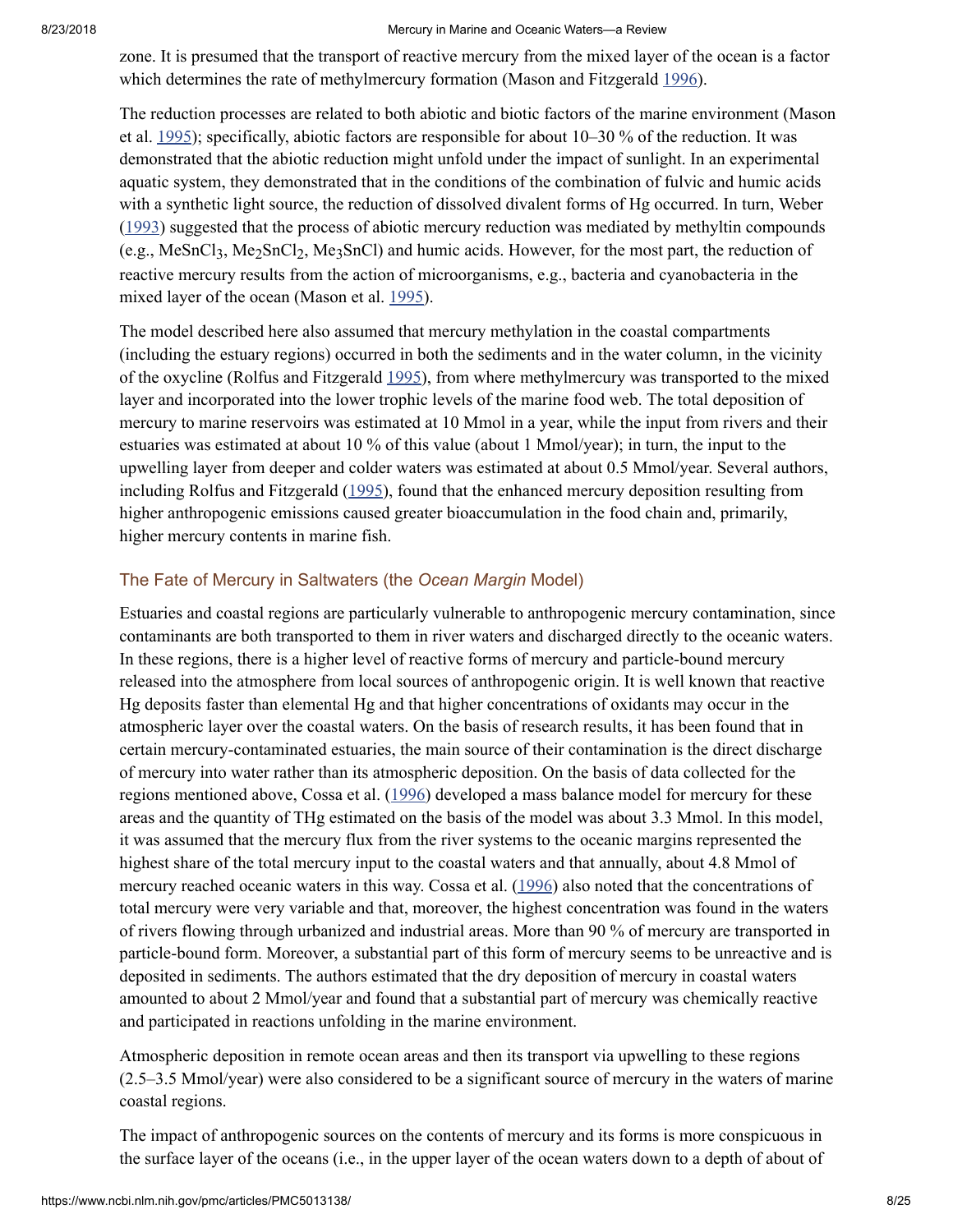100 m) (Strode et al. [2007](#page-23-8)). In the near-surface layer, i.e., in the layer between 100 and 1000 m, which is the water-mixing layer, the displacement of mercury of anthropogenic origin is hampered. It depends on many factors, e.g., the local and regional movements of water masses, on the formation and degradation, and the accumulation of intermediate substances (Mason and Sheu [2002](#page-21-7)).

It is believed that the process of mercury exchange at the interface between the ocean surface and the atmosphere unfolds relatively quickly. Just as in freshwater systems, Hg transformation processes in saltwaters are also quite complex.  $Hg^{2+}$  reaches the ocean through its dry and wet depositions, while  $Hg^0$  does so through its dry deposition; in addition,  $Hg^{2+}$  subsequently undergoes biological or photochemical reduction to  $Hg^0$  and absorption on the solid particles of the suspended sediment or methylation (Strode et al. [2007](#page-23-8)).

It is difficult to determine the intensity of the methylation process in saltwaters, since old data are not reliable given the analytical detection limits of measurement equipment; in consequence, difficulties emerge in respect of the MeHg measurements in these waters. The average levels of MeHg contents determined in oceanic waters fell in the range of 2–35 % (Sunderland et al. [2009](#page-23-10)).

In saltwater systems, mercury methylation may unfold in sediments in the continental shelf areas (Hammerschmidt and Fitzgerald [2006\)](#page-19-7), in estuaries (Gill et al. [1999](#page-18-6); Heyes et al. [2006](#page-19-8)), in a seawater column (Monperrus et al. [2007](#page-21-10)), or in hydrothermal vents situated in deep ocean layers (Kraepiel et al. [2003\)](#page-20-7).

The mercury flux from sediments to the waters in coastal waters was regarded as its less significant source.

Taking into account the assumptions listed above and enumerating them in approximate order of significance, it is found that the flux of total mercury in the area of coastal waters includes, *inter alia*,

- The sedimentation of particles, with mercury adsorbed on their surface originating from surface flow in riverine and deep regions;
- The transport from the open ocean waters; and
- The emissions into the atmosphere which are, on a global scale, usually offset by atmospheric deposition, with a regional imbalance resulting from the domination of deposition processes over releases in the northern latitudes and a converse situation in the southern latitudes.

The model in question was also used to describe the fate and behavior of methylmercury in oceanic coastal waters (Cossa et al. [1996](#page-17-9)). It follows from the assumptions of the model that more than half of MeHg present in oceanic coastal waters originates from the waters of the bottom of the ocean, whereas the other part consists of the product of methylation of reactive mercury in coastal waters and MeHg from other sources. Mercuric ions in the anoxic layers of sediments in marine water reservoirs are transformed to monomethylmercury, primarily through microbial transformations driven by sulfatereducing bacteria, such as *Desulfovibrio desulfuricans* (Compeau and Bartha [1985](#page-17-10)), and the organic matter content has a significant impact on the course of the process (Choi and Bartha [1994\)](#page-17-11). Research has demonstrated that the bioavailability of MeHg bound to sediment particles is substantially greater than the bioavailability of divalent inorganic mercury bound to sediment particles. Dissolved species of both methylmercury and divalent inorganic mercury demonstrate greater bioavailability than particle-bound forms (Choi and Bartha [1994](#page-17-11)).

# Mercury in Benthic Sediments

Go to:

Both in soil and benthic sediments, mercury is mainly related to the presence of organic matter. In sediments, methylmercury which has formed through methylation represents not more than 1.5 % of the total quantity of mercury; this quantity is determined as an equilibrium level between the formation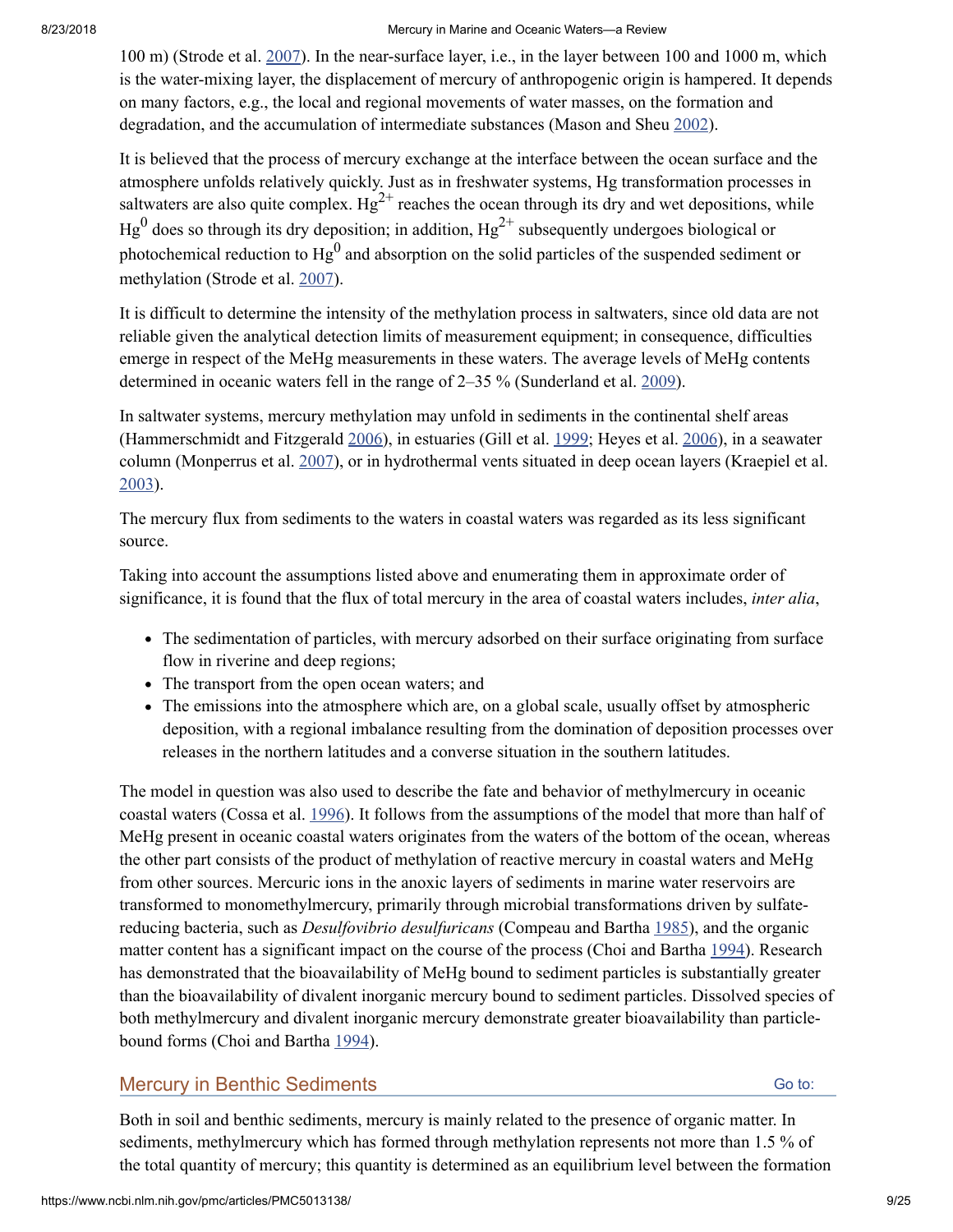and removal processes. In each aquatic environment, a certain state of equilibrium is established between the reactions of methylation and demethylation, depending on the stability of the particular forms of mercury. Dimethylmercury is unstable in sediments but retains relatively high stability under the impact of such factors as its high sulfate content, salinity, anaerobic conditions, or continuous access to methane (Weber et al. [1998](#page-24-4)).

When comparing the results of the measurements of mercury contents in samples taken from sediments, it should be taken into consideration that slight changes in the conditions of the storage of the collected samples (temperature, redox conditions, and oxygenation) have a very large effect on changes in the contents of the particular forms of mercury (Horvat and Gibicar [2005\)](#page-19-9).

The mercury content in benthic sediments usually reflects its level in the water reservoir, particularly in reservoirs situated in contaminated areas (mines, metallurgical plants, chemically protected crops). Table  $\frac{3}{2}$  $\frac{3}{2}$  $\frac{3}{2}$  shows the concentrations of mercury and its compounds determined in the sediments in surface waters in the different parts of the world. There are substantial differences in mercury concentrations among the sediments originating from different water reservoirs and different regions (Table [3](https://www.ncbi.nlm.nih.gov/pmc/articles/PMC5013138/table/Tab3/)).

## Table 3

Mercury concentrations in marine sediments, in mg/kg d.s.

| Marine sediments<br><b>Baltic Sea</b><br>$2 - 340$<br>Pempkowiak et al. (1998)<br><b>Baltic Sea Proper</b><br>Borg and Jonsson (1996)<br>$100 \pm 50$<br>Baltic Sea (Aland Sea)<br>$180 \pm 60$<br>Baltic Sea (Bothnian Sea)<br>$100 \pm 30$<br><b>Bothnian Bay</b><br>$400 \pm 240$<br>Gulf of Puck<br>$0.74 - 5.7$<br>Falandysz et al. (1993)<br>Gulf of Gdańsk<br>$3.5 - 160$<br>Gulf of Gdańsk<br>Szumiło-Pilarska et al. (2016)<br>0.25<br>Gulf of Puck<br>$2.8 - 180$<br>Boszke et al. (2002)<br>Denmark Strait<br>$60 - 220$<br>Brzezińska et al. (1984)<br>Baltic Sea (Bosex Area)<br>$140 - 190$<br>South Baltic Sea<br>$30\pm10$<br>Baltic Sea Proper<br>$20 - 360$<br>Gulf of Gdańsk<br>$310 \pm 310$<br>Gulf of Riga<br>$30 - 790$<br>Ojaver $(1995)$<br>Mediterranean Sea (Israel)<br>$10 - 900$<br>Herut et al. (1994) | Location | <b>HgT</b> total mercury | MeHg | <b>Source</b> |
|--------------------------------------------------------------------------------------------------------------------------------------------------------------------------------------------------------------------------------------------------------------------------------------------------------------------------------------------------------------------------------------------------------------------------------------------------------------------------------------------------------------------------------------------------------------------------------------------------------------------------------------------------------------------------------------------------------------------------------------------------------------------------------------------------------------------------------------|----------|--------------------------|------|---------------|
|                                                                                                                                                                                                                                                                                                                                                                                                                                                                                                                                                                                                                                                                                                                                                                                                                                      |          |                          |      |               |
|                                                                                                                                                                                                                                                                                                                                                                                                                                                                                                                                                                                                                                                                                                                                                                                                                                      |          |                          |      |               |
|                                                                                                                                                                                                                                                                                                                                                                                                                                                                                                                                                                                                                                                                                                                                                                                                                                      |          |                          |      |               |
|                                                                                                                                                                                                                                                                                                                                                                                                                                                                                                                                                                                                                                                                                                                                                                                                                                      |          |                          |      |               |
|                                                                                                                                                                                                                                                                                                                                                                                                                                                                                                                                                                                                                                                                                                                                                                                                                                      |          |                          |      |               |
|                                                                                                                                                                                                                                                                                                                                                                                                                                                                                                                                                                                                                                                                                                                                                                                                                                      |          |                          |      |               |
|                                                                                                                                                                                                                                                                                                                                                                                                                                                                                                                                                                                                                                                                                                                                                                                                                                      |          |                          |      |               |
|                                                                                                                                                                                                                                                                                                                                                                                                                                                                                                                                                                                                                                                                                                                                                                                                                                      |          |                          |      |               |
|                                                                                                                                                                                                                                                                                                                                                                                                                                                                                                                                                                                                                                                                                                                                                                                                                                      |          |                          |      |               |
|                                                                                                                                                                                                                                                                                                                                                                                                                                                                                                                                                                                                                                                                                                                                                                                                                                      |          |                          |      |               |
|                                                                                                                                                                                                                                                                                                                                                                                                                                                                                                                                                                                                                                                                                                                                                                                                                                      |          |                          |      |               |
|                                                                                                                                                                                                                                                                                                                                                                                                                                                                                                                                                                                                                                                                                                                                                                                                                                      |          |                          |      |               |
|                                                                                                                                                                                                                                                                                                                                                                                                                                                                                                                                                                                                                                                                                                                                                                                                                                      |          |                          |      |               |
|                                                                                                                                                                                                                                                                                                                                                                                                                                                                                                                                                                                                                                                                                                                                                                                                                                      |          |                          |      |               |
|                                                                                                                                                                                                                                                                                                                                                                                                                                                                                                                                                                                                                                                                                                                                                                                                                                      |          |                          |      |               |
|                                                                                                                                                                                                                                                                                                                                                                                                                                                                                                                                                                                                                                                                                                                                                                                                                                      |          |                          |      |               |
|                                                                                                                                                                                                                                                                                                                                                                                                                                                                                                                                                                                                                                                                                                                                                                                                                                      |          |                          |      |               |
| Mediterranean Sea (Italy)<br>Barghigiani and Ristori (1995)<br>$100 - 5,330$                                                                                                                                                                                                                                                                                                                                                                                                                                                                                                                                                                                                                                                                                                                                                         |          |                          |      |               |
| South China Sea (Malaysia)<br>$20 - 127$<br>$0.01 - 0.053$<br>Kannan and Falandysz (1998)                                                                                                                                                                                                                                                                                                                                                                                                                                                                                                                                                                                                                                                                                                                                            |          |                          |      |               |
| $0.1 - 1.5$<br>Victoria Harbour, Hong Kong<br>$47 - 855$<br>Shi et al. (2007)                                                                                                                                                                                                                                                                                                                                                                                                                                                                                                                                                                                                                                                                                                                                                        |          |                          |      |               |
| East China Sea (China)<br>$< 0.0005 - 0.0798$<br>Shi et al. (2005)                                                                                                                                                                                                                                                                                                                                                                                                                                                                                                                                                                                                                                                                                                                                                                   |          |                          |      |               |

 $\Delta$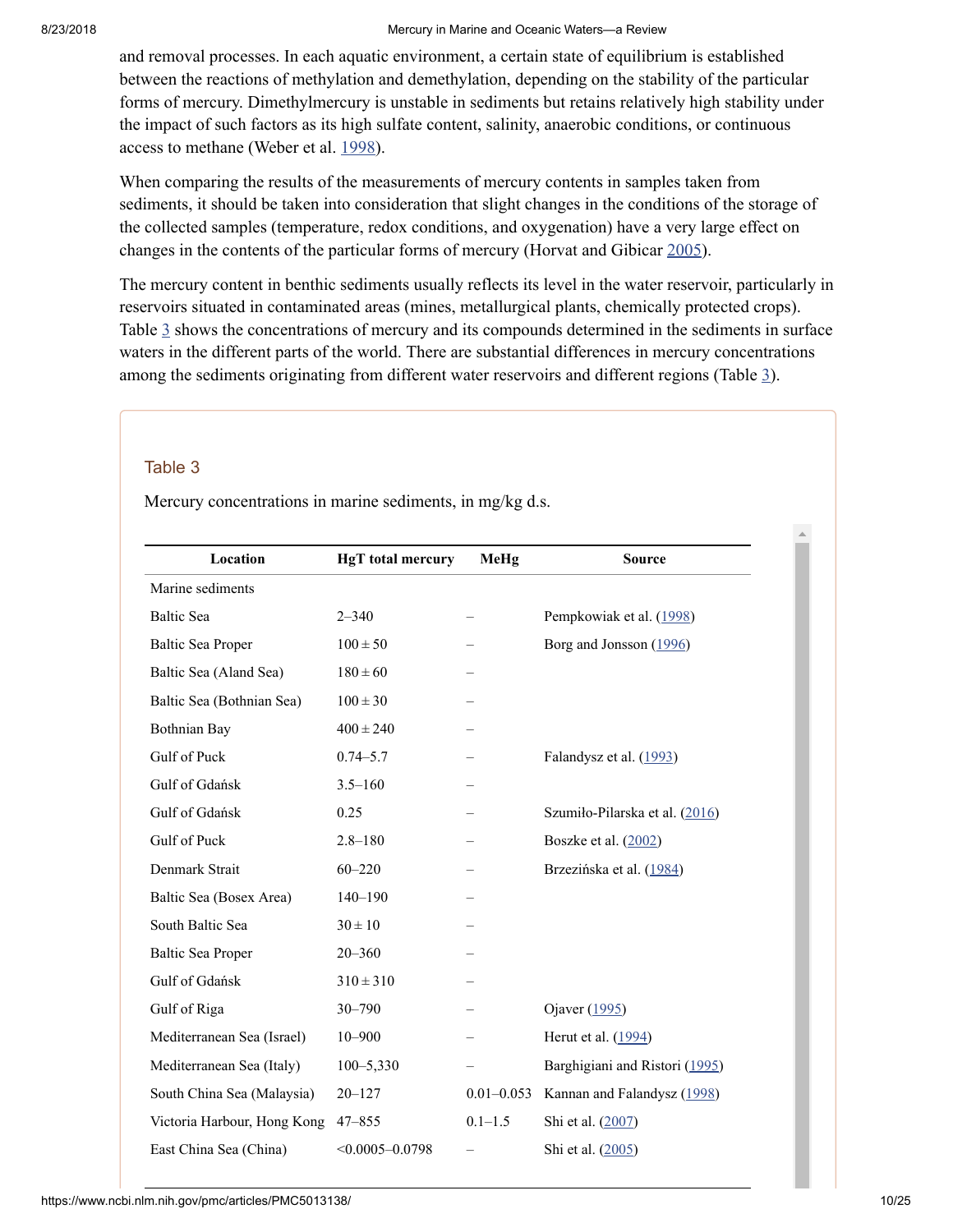|                                                       | <b>HgT</b> total mercury | MeHg         | <b>Source</b>             |
|-------------------------------------------------------|--------------------------|--------------|---------------------------|
|                                                       | $0.0041 - 0.0476$        |              | Fang and Chen (2010)      |
|                                                       | $0.042 - 0.072$          |              | Fang et al. (2004)        |
| Coastal sediments                                     |                          |              |                           |
| Bay of Fundy, (USA/Canada) 25–514 <sup>a</sup>        |                          | $0.5 - 7.38$ | Sunderland et al. (2006)  |
| Hainan Coast                                          | $0.02 - 0.1$             |              | Qiu et al. $(2011)$       |
| $Q_{\text{sc}}(1)$ and $Q(1)$ is a $Q_{\text{sc}}(1)$ | 0.0022.0025              |              | $D^2 = 1.42000$           |
|                                                       |                          |              | Open in a separate window |
|                                                       |                          |              |                           |
| $a$ <sub>pmol/g d.s.</sub>                            |                          |              |                           |

It is believed that natural THg concentrations fall within the interval from 10 to 200 ng/g d.s. (Fergusson [1990\)](#page-18-8), while the quotient of the THg concentration and methylmercury can be used as a marker to describe the state of contamination of a reservoir (Kannan and Falandysz [1998\)](#page-20-10); moreover, in the uncontaminated regions, this indicator takes values of less than 1. In the benthic sediments of the Gulf of Gdańsk, the determined average concentration of methylmercury was 0.65 ng/g d.s., representing about 0.5 % THg, while the indicator in question fell within the interval from 0.02 to 2.27. The direction of mercury transformations in the anoxic conditions of the lower layers of the water column and benthic sediments is determined by a high affinity of mercuric ions with sulfides.

In the anoxic conditions, the dominant forms of mercury include HgS, HgS<sub>2</sub>H<sub>2</sub>, HgS<sub>2</sub>H<sup>-</sup>, and HgS<sub>2</sub><sup>2-</sup>, as well as CH<sub>3</sub>HgS (the most important form of mercury in these conditions). Mercuric sulfide HgS, which is sparingly soluble in the aquatic environment, is mainly deposited in benthic sediments and determines the solubility of Hg(II) in waters with low oxygen content or without oxygen; moreover, it is believed that the deposition of HgS in sediments is correlated with the contents of organic matter and iron oxide ions (Boszke et al. [2002\)](#page-17-13). The solubility of HgS increases with the growing content of sulfide ions, which enable the formation of soluble complexes with mercury. This is of large importance in the anoxic areas of aquatic ecosystems, where there are high concentrations of dissolved mercury. Although mercuric sulfide HgS is strongly bound to sediments, part of it may occur in dissolved form as a result of microbial transformations or under the impact of the aerobic conditions (Gagnon et al. [1997\)](#page-18-9). The redeposition of mercury from benthic sediments to the water column occurs as a result of diffusion or the activity of benthic organisms. Moreover, in the latter case, it is greater by a factor of 2 to 10 than the redeposition as a result of diffusion (Rutgers van der Loeff et al. [1984\)](#page-22-9). It is also believed that the existence of oxidizing conditions in the surface layer of sediments constitutes a geochemical barrier to the diffusion of methylmercury from the near-surface layers of sediments with oxidizing conditions to the water column. The mercury input from deeper sediment layers to the nearsurface layers of sediments as a result of diffusion was estimated at 3 % of the total mercury input (Gagnon et al. [1997\)](#page-18-9).

Research carried out in the water-sediment system demonstrated that Hg(II) underwent strong sorption on clay particles and biotic elements, which was much weaker than that on sand particles. It was demonstrated that it also underwent strong complexation on organic matter. Following their absorption on solid elements, Hg(II) and methylmercury settle and accumulate on the surface of the sediment layer, which undergoes dynamic transformations on the boundary of the water column, resuspension and bioturbation. The content of methylmercury in water and sediments is a function of its transformations in the methylation and demethylation processes. In the aquatic environment,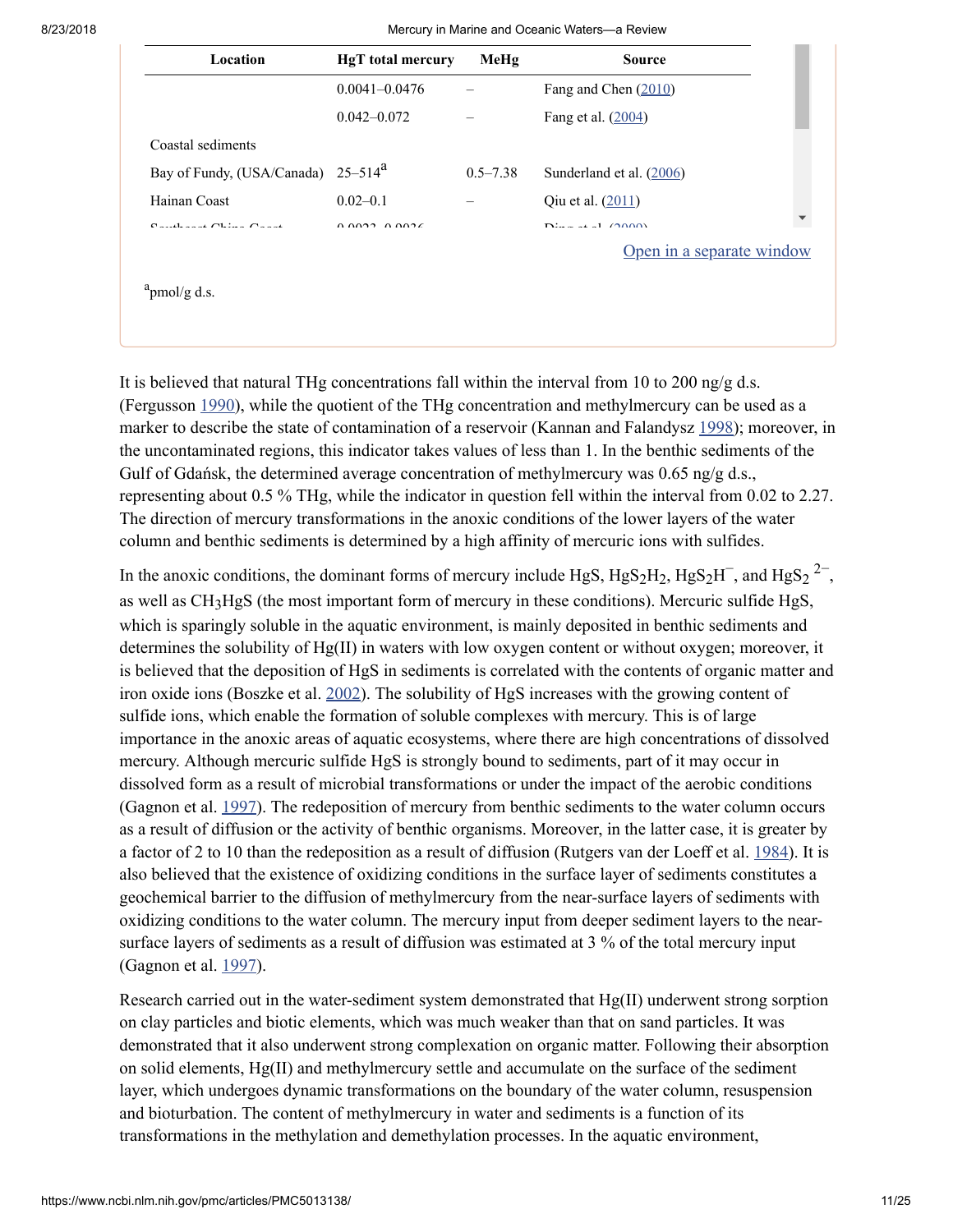methylmercury undergoes degradation under the impact of two microbial transformations and under the impact of light (Barkay et al. [2003](#page-16-9)).

Equilibrium research demonstrated that the in situ formation of mercury was often its main source in water reservoirs and benthic sediments (Benoit et al. [2003](#page-16-0); Gilmour et al. [1998](#page-18-13)). Despite the contamination of aquatic ecosystems with mercury from anthropogenic sources, its direct increase can be observed in aquatic organisms rather than in these ecosystems. This primarily results from the presence of regulatory mechanisms, such as the activity of methylating microorganisms and the contents of organic matter and sulfur (Grieb et al. [1990](#page-19-11)). The quantity of accumulated mercury in aquatic organisms is affected by such factors as the level in the trophic chain (the higher level in the trophic chain it is, the more mercury is stored in it), the age of organisms, the microbial activity, the mercury concentration in the sediment layer, the content of the soluble fraction of organic matter, salinity, pH, and the redox potential (Kamman et al. [2005](#page-20-11)). The benthic sediments of oceans are regarded as the ultimate "recipient," which cumulates highly insoluble forms of HgS (Whalin et al. [2007;](#page-24-2) Wiener et al. [2003](#page-24-5)). The first stage related to mercury bioaccumulation in aquatic ecosystems is the transformation from its inorganic form to methylmercury, which occurs in both the aquatic and sedimentation phases. Although the mercury bioaccumulation process prevail over its demethylation, the mechanism of methylmercury synthesis has not been completely identified (Horvat [1996\)](#page-19-12).

Cores of sediments from distant, uncontaminated areas are used to study mercury deposition in historically remote times. The overall background THg level demonstrated by Fuji [\(1976\)](#page-18-14) is about 50 μg/kg in river sediments, 100–300 μg/kg in lake sediments, and 50–80 μg/kg in marine sediments. The MeHg content in the pool of total mercury (THg) reaches about 10 % (US EPA [1997](#page-23-1)).

Mercury is a strongly dispersed element. Its contents in sedimentary and magmatic rocks are similar, i.e., about 10 μg/kg. Higher mercury contents can be found in rocks which are rich in organic matter, i.e., in clay rocks. Natural mercury contents in sediments do not exceed 0.05 mg/kg. Due to the poor solubility of mercuric carbonates, phosphates, and sulfides and also due to the formation of bonds and connections with organic compounds, mercury undergoes ionic adsorption by organic and inorganic substances. Mercury adsorption is conditioned by many factors, depending, e.g., on the chemical form of mercury, the quantities and chemical properties of organic and inorganic colloids in sediments, the type of cations in sorption complexes, and the redox potential or the reaction of sediments. An increase in the mercury content in surface sediments is usually related to human activities in a given area, but it is rarely affected by geological factors, such as the presence of underlying mercury-containing rocks. The major mercury sources in sediments are the same as the mercury sources in soils (e.g., atmospheric deposition, pesticides, the application of sewage sludge and municipal waste for soil fertilization, coal combustion, metallurgy, and so-called artisanal and small-scale gold mining (ASGM)) and surface waters from which Hg migrates to sediments (Lacerda and Salomons [1999](#page-20-12)).

# Mercury Bioaccumulation in Aquatic Organisms

Go to:

As a result of the intensive fixation of mercury by bottom sediments, there is the risk of its accumulation in aquatic organisms (Wilken and Hintelmann [1991](#page-24-6)). Surveys on different species of seawater and freshwater fish have indicated that mercury concentrations in their tissues grow as their body mass and age increase (Squadrone et al. [2013](#page-22-11)).

The cycle of mercury transformations in the aqueous environment is a complex one. Biomethylation, the products of which can easily move between the different elements of the environment, may play an important role in the transfer of mercury. Inorganic compounds of mercury (II) in the aqueous environment undergo biochemical transformations effected by microorganisms in the anaerobic conditions, as a result of which highly toxic methylmercury compounds emerge. Both metallic mercury and the mercury contained in different compounds undergo biomethylation in hardly soluble sediments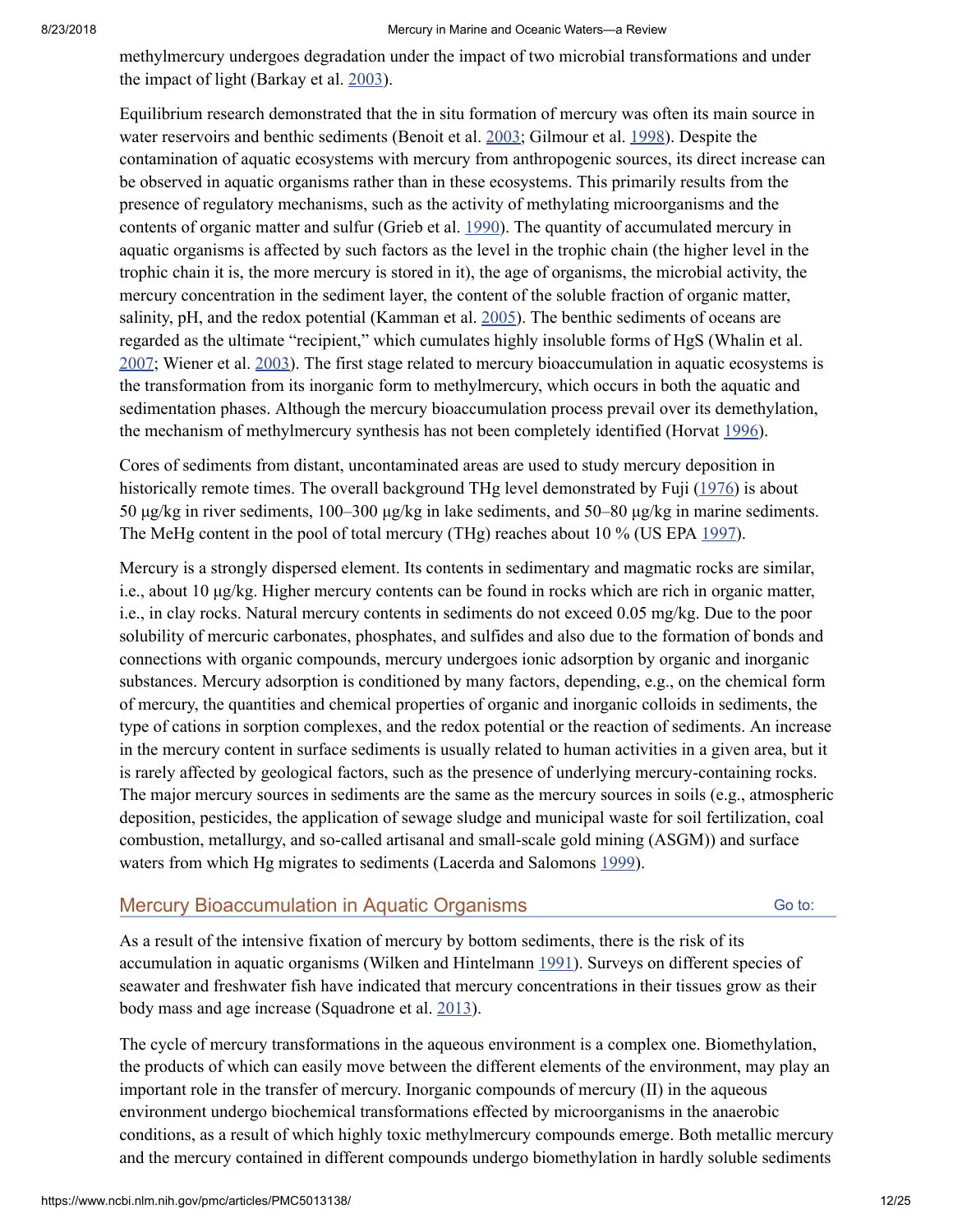on the bottom of water reservoirs (Boening [2000](#page-17-15); He et al. [2005](#page-19-13); Squadrone et al. [2013;](#page-22-11) Stein et al. [1996;](#page-23-13) Wang et al. [2004;](#page-23-7) Winfrey and Rudd [1990\)](#page-24-1).

It is important to investigate the methylmercury absorption and accumulation pathways in the food chain. For this purpose, research is carried out on mercury concentrations in animal tissue and determines the position which these organisms occupy in the food chain—by using the stable nitrogen isotope  $15N$  (the content of which in tissues grows with each successive trophic level occupied by the consumer) (Post [2002](#page-22-12); Roach et al. [2013](#page-22-13)). Short-chain alkyl mercury compounds, including those of metylmercury, demonstrate strong bioaccumulation properties. As a lithophilous compound, methylmercury is also capable of easily penetrating through mucous membranes.

A percentage share of mercury in the form of methylmercury in organisms grows for a higher trophic level. Mostly because of their small body size, short lifetime, and low position in the food chain, aquatic invertebrates accumulate smaller amounts of methylmercury in their organisms compared with those in fish. Wong et al. [\(1997\)](#page-24-1) demonstrated that an average mercury concentration in invertebrates fell within the range from  $0.07$  to  $0.18 \mu\text{g/g}$ . Surveys to determine the mercury contents in aquatic organisms have also been carried out on crayfish. They are considered to be scavengers which feed on the lowest trophic levels; as a result of this, the methylmercury contents in their bodies are slow compared with its contents in organisms situated at higher trophic levels.

The pollution caused by mercury is a serious threat for the marine environment. This is both a hygienic and ecotoxic problem. When this element occurs at levels exceeding its natural level in the seas and oceans, it poses a large threat for aquatic organisms.

Mercury concentrations detected in fish tissues vary, depending, e.g., on the fish species or the sea area from which a given fish originates. This is important when consumers choose a product. It is important to compare the place of origin of the fish contained in a fish product with the list of sea areas which are generally recognized to be highly vulnerable to mercury pollution.

Mercury contents in the organisms of sea fish depend not only on their species. The surveys carried out by Monteiro et al. ([1996\)](#page-21-12) on eight North Atlantic fish species demonstrated that mercury concentrations in the fish varied depending on the depth where they lived. The average mercury concentrations in the fish species covered by the surveys varied between 57 and 377 ppb in fresh tissue and were four times higher in mesopelagic species (depth of more than 300 m) than those in epipelagic (depth of less than 200 m). The fate of organic Hg species in marine ecosystems is dependent also upon surface water temperature, nutrient supply, and on the abundance of phytoplankton and its species composition (Szefer [2002](#page-23-14)).

In addition to the depth where sea fish feed, the mercury contents in their bodies are also affected by the fact whether they live in open waters or those situated closer to the coast. The coastal regions of seas and oceans are particularly vulnerable to anthropogenic mercury contamination, since both contaminants from rivers and those discharged directly into the oceans are transported to those areas. An additional source of mercury in these sea areas is the mercury exchange at the interface between the ocean surface and the atmosphere. Table [4](https://www.ncbi.nlm.nih.gov/pmc/articles/PMC5013138/table/Tab4/) lists the data on mercury contents in fish coming from different sea areas in the world. These data demonstrate a large scatter of mercury contents both between the fish species and the water areas.

### Table 4

Mercury contents in various sea fish from different sea areas in the world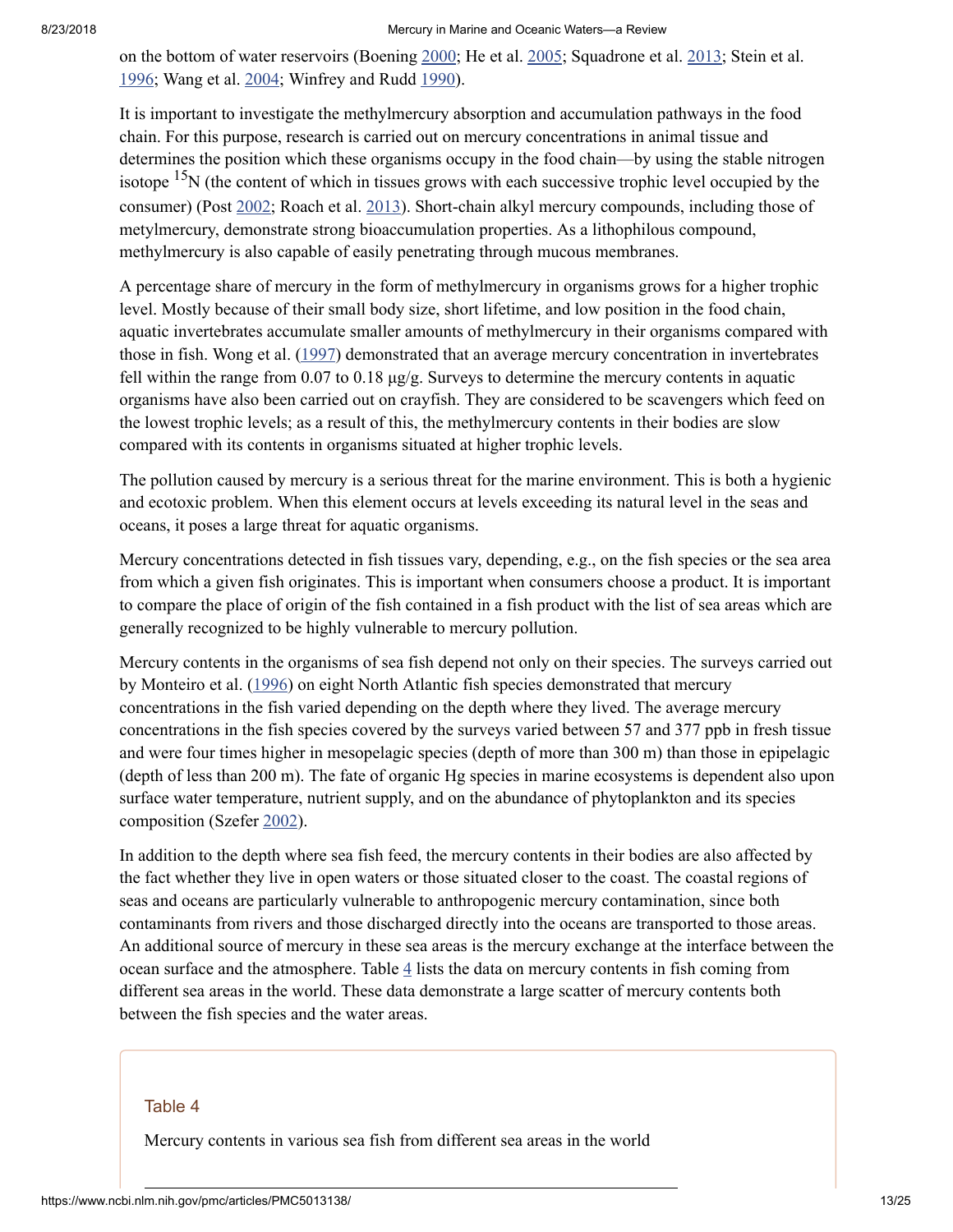| <b>Origin of sample</b>   | Concentration   | Unit       | <b>Source</b>                        |
|---------------------------|-----------------|------------|--------------------------------------|
| Caspian Sea               | $< 0.05 - 0.79$ |            | mg/kg DM Anan et al. $(2005)$        |
| Pacific Ocean, Alaska     | $0.19 - 0.40$   |            | mg/kg DM Meador et al. $(2005)$      |
| Pacific Ocean, California | $0.24 - 0.73$   | $mg/kg$ DM |                                      |
| Barents Sea, Greenland    | $0.19 - 1.10$   | $mg/kg$ FM | Julshamn et al. $(2006)$             |
| Indian Ocean, Mozambique  | $0.21 - 3.97$   |            | mg/kg DM Kojadinovic et al. $(2007)$ |
| Atlantic Ocean, Ghana     | $0.004 - 0.122$ | $mg/kg$ FM | Voegborlo and Akagi (2007)           |
| Atlantic Ocean, Azores    | $0.19 - 1.44$   | $mg/kg$ FM | Afonso et al. $(2007)$               |
| Black Sea, Turkey         | $0.025 - 0.084$ | $mg/kg$ FM | Tuzen (2009)                         |
| Baltic Sea, Poland        | $0.018 - 0.118$ | $mg/kg$ FM | Polak-Juszczak (2009)                |
| Adriatic Sea, Croatia     | $0.001 - 0.52$  | $mg/kg$ FM | Bilandžić et al. (2011)              |

*DM* dry mass, *FM* fresh mass

## Mathematical Models

Go to:

The management strategies intended to control the emissions of mercury of anthropogenic origin require the identification of the response of ecosystems to changes in the atmospheric deposition of this element. Mathematical models are valuable tools which provide information about the possible responses of ecosystems, since the measured data themselves are often insufficient and cannot be extrapolated in order to investigate the environmental impacts in other systems (Knightes et al. [2009](#page-20-14)).

Environmental models are an important decision-making tool for authorities. The spatial and temporal scales linking the tasks related to the control of the environment and the protection of its quality usually do not enable a comprehensive approach to the problem, and thus, they do not make it possible to understand the relation between economic activity and environmental quality. Moreover, environmental models facilitate the understanding of the key research needs and priorities of the data collection in the future (NRC [2007](#page-21-14)).

There are many models which are developed to simulate mercury emissions, both at a small scale, for local water reservoirs, and at a global scale, as well as to model mercury bioaccumulation in the chain web of aquatic systems. These models are used, e.g., to investigate the time scale required for the bioaccumulation of a specific mercury content level in the tissues of predators, in response to the differentiated sources of this element in the reservoir. These models are based on data on the mercury concentrations in entire aquatic ecosystems for which simulations are carried out and in the hydrodynamic processes (surface runoff, seepage, leaching, evaporation/evapotranspiration, etc.).

As the appropriate model is designed and developed, its important component are the data on which the model will be based, in particular the data on the dynamics of the processes unfolding in sediments, in the water column, and at the interface between them (Knightes et al. [2009](#page-20-14)). Table [5](https://www.ncbi.nlm.nih.gov/pmc/articles/PMC5013138/table/Tab5/) shows the selected parameters used to develop the mathematical models and programs for mercury cycling in the environment. Table  $6$  presents a summary comparison of certain of the available models used to simulate the fate and behavior of mercury in the aquatic environment.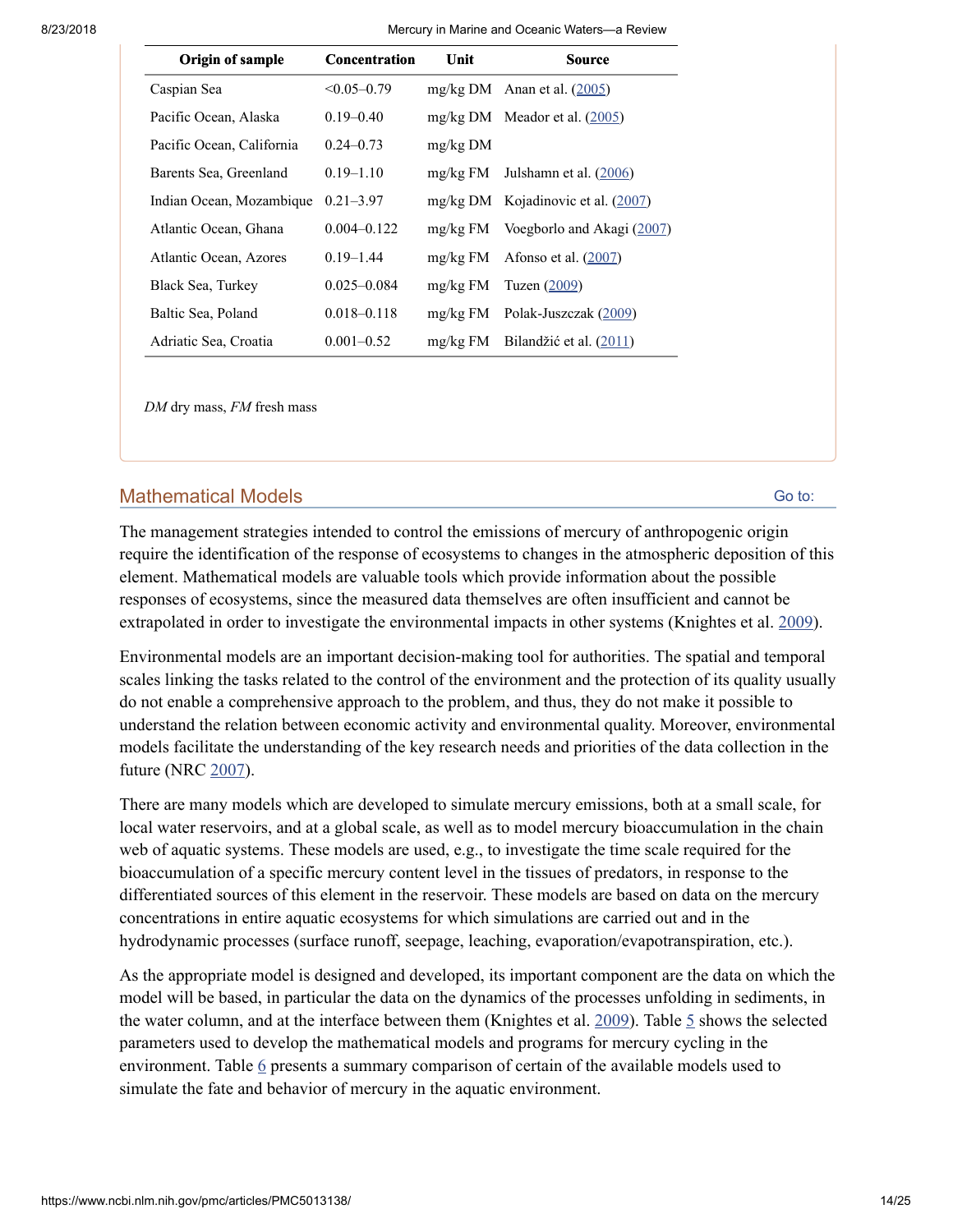## Table 5

The parameters used in the models of mercury recycling in the environment

| <b>Chemical properties</b>                                                                  |                            | <b>Elemental Hg</b>                                                       |                  | Inorganic $Hg^2$ <sup>+</sup>           |                             | $MeHg^{\overline{+}}$                                                                                                    |
|---------------------------------------------------------------------------------------------|----------------------------|---------------------------------------------------------------------------|------------------|-----------------------------------------|-----------------------------|--------------------------------------------------------------------------------------------------------------------------|
| Air/water partition<br>coefficient $K_{AW}$                                                 | 0.117                      | <b>Estimated by</b><br>Clapeyron for<br>Henry's law<br>constant at 25 °C  | $NA^a$           |                                         | $9.00 \times$<br>$10^{-6c}$ | Recommended<br>literature value                                                                                          |
| Fraction absorbed on<br>the skin                                                            | $NR^b$                     |                                                                           | $\boldsymbol{0}$ | EA $(2009)$                             | 0.1                         | EA (2009)                                                                                                                |
| Diffusion coefficient<br>in the air, $m^2/s$                                                | $6.34 \times$<br>$10^{-6}$ | Estimated by the<br>method according to<br>Heinsohn and<br>Cimbala (2003) | NA               |                                         | $8.61 \times$<br>$10^{-6}$  | Estimated by<br>the FSG<br>method                                                                                        |
| Diffusion coefficient<br>in water, $m^2/s$                                                  | $2 \times$<br>$10^{-9}$    | Estimated by the<br>method according to<br>Hayduk and Laudie<br>(1974)    | NA               |                                         | 1.7                         | Recommended<br>literature value                                                                                          |
| log Kow-<br>octanol/water<br>partition coefficient<br>(log), dimensionless                  | 0.62                       | Recommended<br>literature value                                           | NA               |                                         | 1.9                         | Estimated<br>using a non-<br>hydrophobic<br>relation with<br>the<br>octanol/water<br>partition<br>coefficient log<br>Kow |
| log Koc/w-organic<br>carbon/water<br>partition coefficient<br>$(\log)$ , cm <sup>3</sup> /g | $4.16^{d}$                 |                                                                           | NA               |                                         | 251.1                       | Recommended<br>literature value                                                                                          |
| Relative molar mass,<br>g/mol                                                               | 200.59                     | Recommended<br>literature value                                           | <b>NA</b>        |                                         | NA                          |                                                                                                                          |
| Soil/water partition<br>coefficient, $cm^3/g$                                               | $\rm NA$                   |                                                                           | 500              | Recommended 1.13<br>literature<br>value | (25 °C)                     | Recommended<br>literature value                                                                                          |

Open in a [separate](https://www.ncbi.nlm.nih.gov/pmc/articles/PMC5013138/table/Tab5/?report=objectonly) window

<sup>a</sup> *NA* not applicable; the models usually do not require these values for organic/inorganic compounds

<sup>b</sup> NR not relevant

<sup>c</sup>The experimentally determined value of *K* <sub>AW</sub> for the Cl<sup>-</sup> ionic concentration of  $0.2 \times 10^{-3}$  mol

<sup>d</sup>The value estimated from the soil/water partition coefficient for the inorganic components of mercury with the organic carbon content of 0.0348 (equivalent to 6 % of SOM)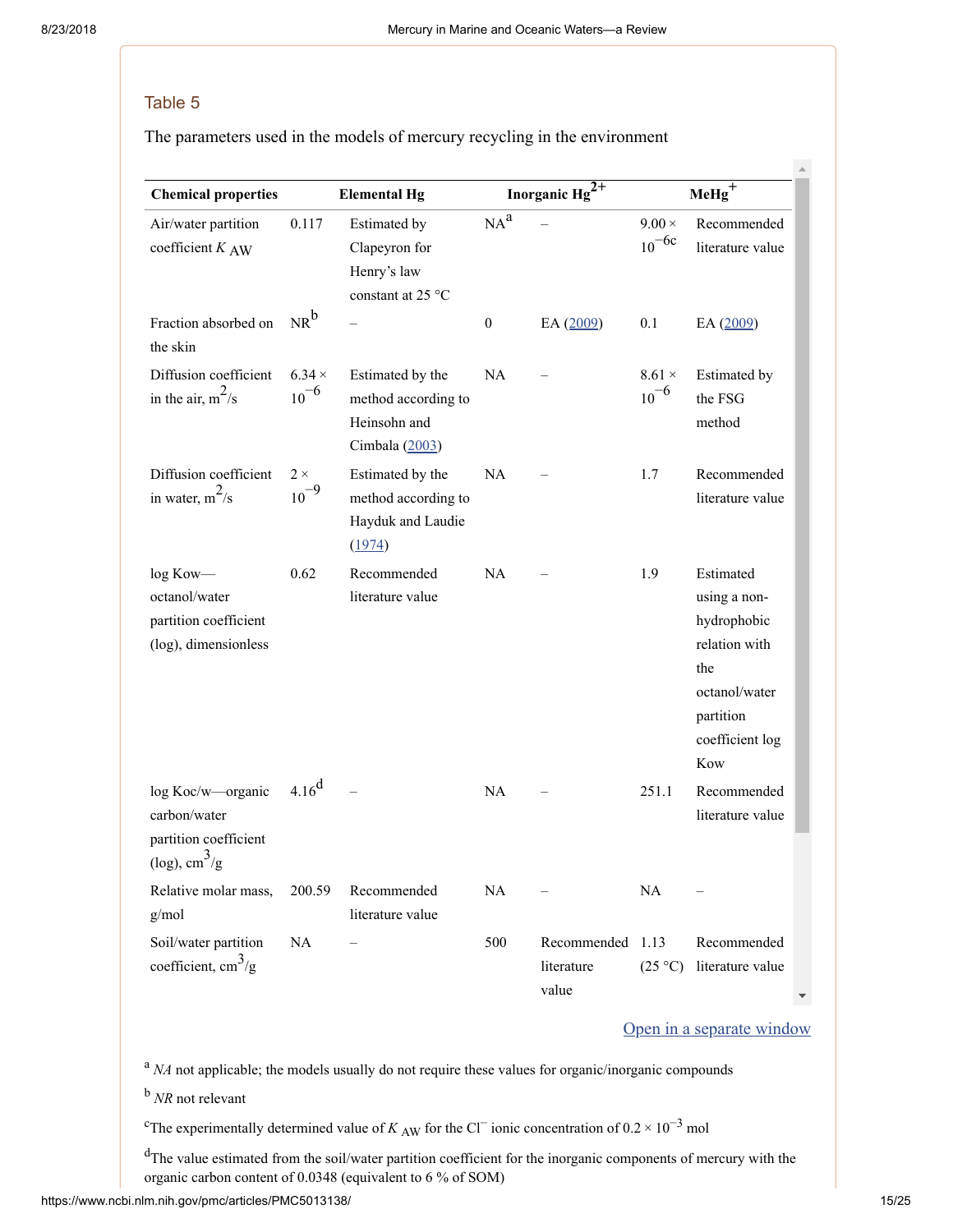## Table 6

Models simulating mercury transport and transformation in aquatic system

| <b>Model</b>                                                                                                                                                                         | <b>Properties</b>                                                                                                                                                     | <b>Survey</b><br>site                               | Investigated<br>media                                     | Assessed<br>forms of<br>mercury         |
|--------------------------------------------------------------------------------------------------------------------------------------------------------------------------------------|-----------------------------------------------------------------------------------------------------------------------------------------------------------------------|-----------------------------------------------------|-----------------------------------------------------------|-----------------------------------------|
| Coastal system                                                                                                                                                                       |                                                                                                                                                                       |                                                     |                                                           |                                         |
| ECoS (the Estuarine Contaminant<br>Simulator model)                                                                                                                                  | Estimation of contamination<br>with Hg                                                                                                                                | Ria de<br>Aveiro<br>Coastal<br>Lagoon<br>(Portugal) | Suspended<br>sediments,<br>stagnant<br>water              | THg                                     |
| 2D STATRIM (the 2D STAtionary<br>TRIeste gulf Mercur, a model with<br>two submodels, 2D MIKE21MT, a<br>model of transport in sediments, and<br>PCFLOW2D-HD, a hydrodynamic<br>model) | Simulations of Hg transport and<br>transformation                                                                                                                     | The Gulf<br>of Trieste                              | Suspended<br>sediments,<br>stagnant<br>water,<br>plankton | $Hg^{2+}$<br>$Hg^0$ ,<br>MeHg,<br>THg   |
| Modified PCFLOW 3D (a<br>hydrodynamic model containing a<br>module for transport in sediments)                                                                                       | Simulations of Hg transport and<br>transformation                                                                                                                     | The Gulf<br>of Trieste                              | Suspended<br>sediments,<br>stagnant<br>water              | $Hg^{2+}$<br>$Hg^0$ ,<br>MeHg,<br>THg   |
| Other<br><b>EMMMA Environmental Mercury</b><br>Mapping, Modeling, and Analysis                                                                                                       | Determination of the<br>characteristics of contamination<br>with Hg, simulations of Hg<br>transport and transformation,<br>simulations of bioconcentration<br>in fish |                                                     | Suspended<br>sediments,<br>water, fish                    | $Hg^{2+}$ ,<br>$Hg^0$ ,<br>MeHg,<br>THg |

## **Conclusion**

Go to:

The surveys on the mercury contents in oceanic and marine waters carried out in the second half of the twentieth century showed that its levels were comparable to those that now occur in the waters of the global ocean. This phenomenon relates to the fact that the mercury level in the global ocean has not yet reached the phase of a dynamic equilibrium with its level in the atmosphere. It follows from the following three major premises: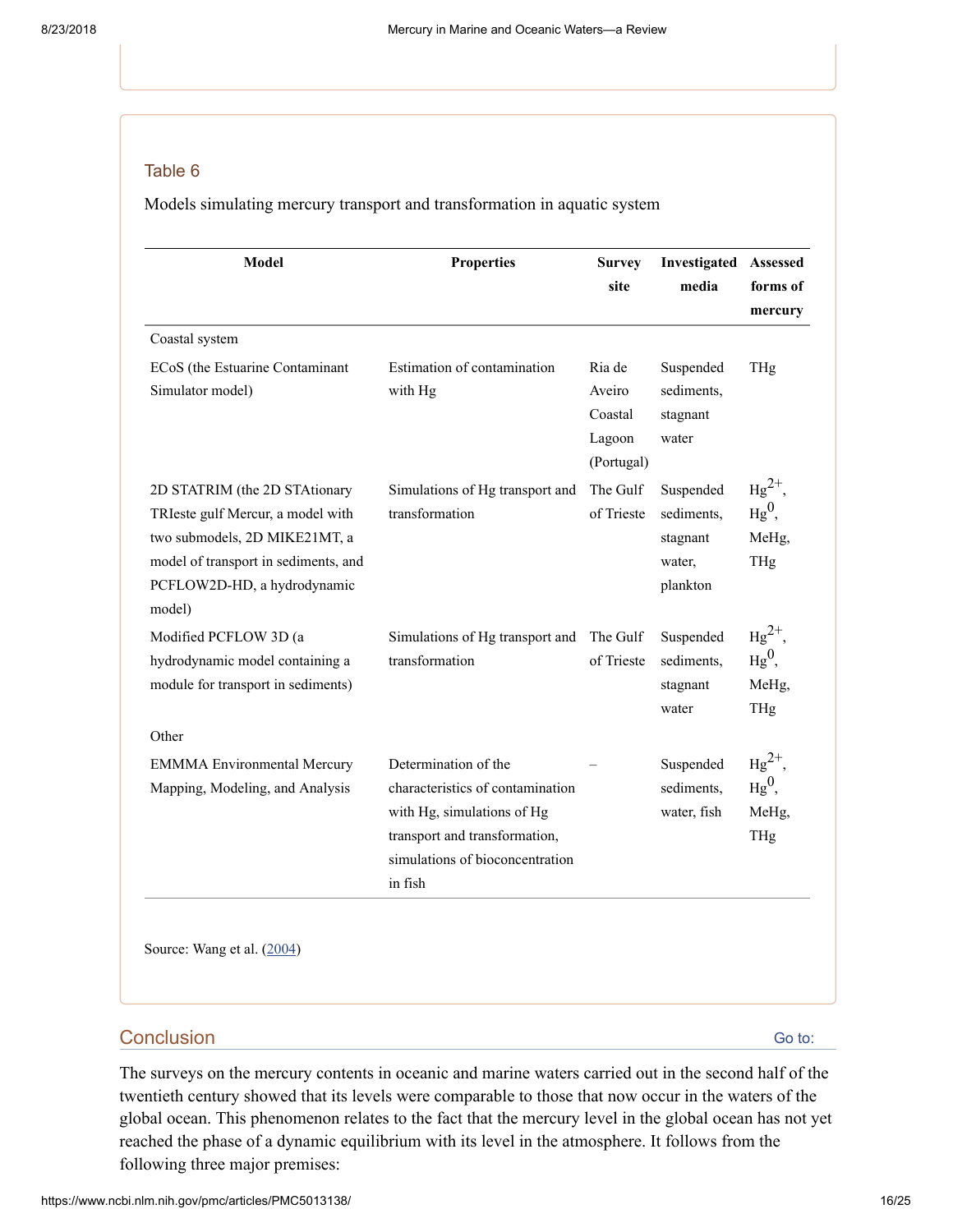- $\bullet$  The average residence time of mercury in oceanic waters is 20–30 years, whereas that in the atmosphere varies between 0.8 and 2 years; thus, the mercury discharged into the ocean is removed from there much more slowly than the mercury emitted into the atmosphere;
- Oceanic waters concentrate much larger masses of mercury of natural (geogenic) origin rather than those of anthropogenic origin, which are close to the masses originating from the preindustrial period; and
- A large part of the mercury which is vertically transported from the oceanic depths to the surface layers is transported back to the mixed layer, which is more active biologically.

The premises listed above indicate that an increase in the mercury concentration level in oceanic waters will be very slow and may take hundreds of years, even if an increase in the mercury concentration level in the atmospheric air is not observed (Selin et al. [2010;](#page-22-15) Mason et al. [2012](#page-21-15)). In 1990–1996, there was a significant reduction in the quantities of mercury and other dangerous substances discharged into oceanic waters. Since 1997, the quantities of mercury discharged into the oceans have remained at a relatively constant level.

## **References**

Go to:

- <span id="page-16-11"></span>Afonso C, Lourenço HM, Nunes ML, Castro M. Contaminant metals in black scabbard fish (*Aphanopus carbo*) caught off Madeira and the Azores. Food Chemistry. 2007;101:120–125. doi: 10.1016/j.foodchem.2006.01.030. [\[Cross](https://dx.doi.org/10.1016%2Fj.foodchem.2006.01.030) Ref]
- <span id="page-16-7"></span>• Aidin'yan N. Content of mercury in some natural waters. Chemical Abstracts. 1962;57:16336.
- <span id="page-16-6"></span>Aidin'yan N, Belavskaya GA. The problem of supergene migration of mercury. Chemical Abstracts. 1963;59:8471–1963.
- <span id="page-16-5"></span>Akagi H, Takabatake E, Fujita Y. Photochemical methylation of inorganic mercury in the presence of solid sulfur. Chemistry Letters. 1974;3:761–764. doi: 10.1246/cl.1974.761. [\[Cross](https://dx.doi.org/10.1246%2Fcl.1974.761) Ref]
- <span id="page-16-4"></span>Alberts J, Schindler J, Miller R, Nutter D. Elemental mercury evolution mediated by humic acid. Science. 1974;184:895–897. doi: 10.1126/science.184.4139.895. [\[PubMed\]](https://www.ncbi.nlm.nih.gov/pubmed/17782380) [[Cross](https://dx.doi.org/10.1126%2Fscience.184.4139.895) Ref]
- <span id="page-16-10"></span>Anan Y, Kunito T, Tanabe S, Mitrofanov I, Aubrey DG. Trace element accumulation in fishes collected from coastal waters of the Caspian Sea. Marine Pollution Bulletin. 2005;51:882–888. doi: 10.1016/j.marpolbul.2005.06.038. [\[PubMed](https://www.ncbi.nlm.nih.gov/pubmed/16051278)] [\[Cross](https://dx.doi.org/10.1016%2Fj.marpolbul.2005.06.038) Ref]
- <span id="page-16-3"></span>Baltisberger R, Hildebrand D, Grieble D, Ballintine T. A study of the disproportionation of mercury (I) induced by gas sparging in acidic aqueous solutions for cold vapor atomic absorption spectrometry. Analytica Chimica Acta. 1979;111:111–122. doi: 10.1016/S0003-2670(01)93253- 2. [\[Cross](https://dx.doi.org/10.1016%2FS0003-2670(01)93253-2) Ref]
- <span id="page-16-8"></span>Barghigiani C, Ristori T. Preliminary results on the role of rivers in total Hg concentrations in marine sediments and benthic organisms of coastal area of Italy. Water, Air, and Soil Pollution. 1995;80:1017–1020. doi: 10.1007/BF01189757. [\[Cross](https://dx.doi.org/10.1007%2FBF01189757) Ref]
- <span id="page-16-1"></span>Barkay T. Mercury cycle. In: Lederberg J, editor. Encylopedia of microbiology. San Diego: Academic Press; 2000. pp. 171–181.
- <span id="page-16-2"></span>Barkay T, Turner R, Saouter E, Horn J. Mercury biotransformations and their potential for remediation of mercury contamination. Biodegradation. 1992;3:147–159. doi: 10.1007/BF00129080. [[Cross](https://dx.doi.org/10.1007%2FBF00129080) Ref]
- <span id="page-16-9"></span>• Barkay T, Miller SM, Summers AO. Bacterial mercury resistance from atoms to ecosystems. FEMS Microbiology Review. 2003;27:355–384. doi: 10.1016/S0168-6445(03)00046-9. [\[PubMed\]](https://www.ncbi.nlm.nih.gov/pubmed/12829275) [[Cross](https://dx.doi.org/10.1016%2FS0168-6445(03)00046-9) Ref]
- <span id="page-16-0"></span>Benoit JM, Gilmour CC, Heyes A, Mason RP, Miller CL. Geochemical and biological controls over methylmercury production and degradation in aquatic systems. In: Cai Y, Braids OC,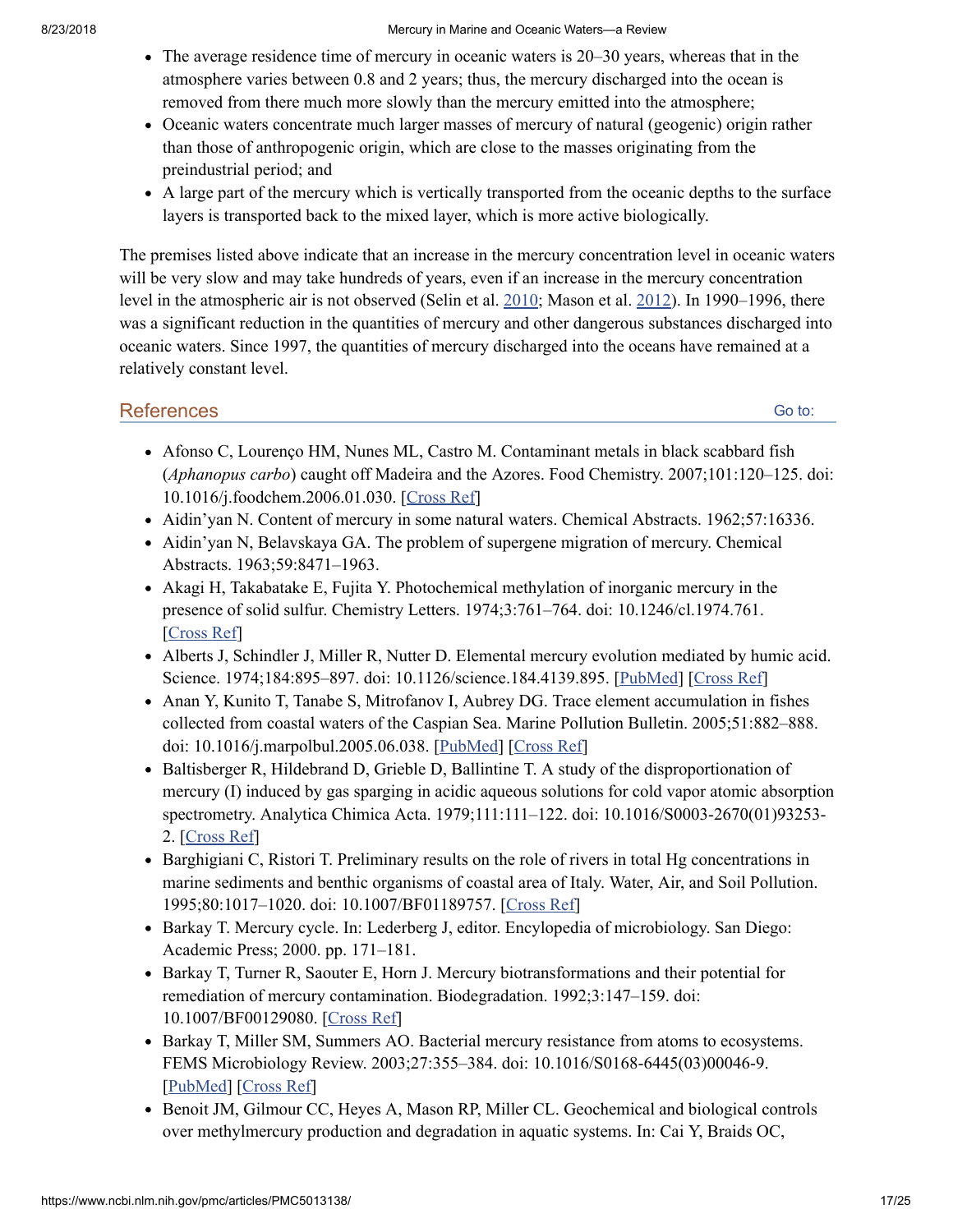editors. Biochemistry of environmentally important trace elements. Washington, DC: American Chemical Society; 2003. pp. 262e–297e.

- <span id="page-17-0"></span>Berg T, Fjeld E, Steinnes E. Atmospheric mercury in Norway: contributions from different sources. Science of the Total Environment. 2006;368:3–9. doi: 10.1016/j.scitotenv.2005.09.059. [\[PubMed\]](https://www.ncbi.nlm.nih.gov/pubmed/16310836) [[Cross](https://dx.doi.org/10.1016%2Fj.scitotenv.2005.09.059) Ref]
- <span id="page-17-5"></span>Bergan T, Gallardo L, Rodhe H. Mercury in the global troposphere: a three-dimensional model study. Atmospheric Environment. 1999;33:1575–1585. doi: 10.1016/S1352-2310(98)00370-7. [\[Cross](https://dx.doi.org/10.1016%2FS1352-2310(98)00370-7) Ref]
- <span id="page-17-16"></span>Bilandžić N, Dokić M, Sedak M. Metal content determination in four fish species from the Adriatic Sea. Food Chemistry. 2011;124:1005–1010. doi: 10.1016/j.foodchem.2010.07.060. [\[Cross](https://dx.doi.org/10.1016%2Fj.foodchem.2010.07.060) Ref]
- <span id="page-17-6"></span>• Bindler GR. Estimating the natural background atmospheric deposition rate of mercury utilizing ombotrophic bogs in southern Sweden. Environmental Science and Technology. 2003;37:40–46. doi: 10.1021/es020065x. [[PubMed\]](https://www.ncbi.nlm.nih.gov/pubmed/12542288) [\[Cross](https://dx.doi.org/10.1021%2Fes020065x) Ref]
- <span id="page-17-7"></span>BMEPC—Baltic Marine Environment Protection Commission. (1987). *Progress reports on cadmium, mercury, cooper and zinc*. Baltic Sea Environment Proceedings, 24. Helsinki Commission.
- <span id="page-17-15"></span>Boening DW. Ecological effects, transport, and fate of mercury: a general review. Chemosphere. 2000;40:1335–1351. doi: 10.1016/S0045-6535(99)00283-0. [\[PubMed](https://www.ncbi.nlm.nih.gov/pubmed/10789973)] [\[Cross](https://dx.doi.org/10.1016%2FS0045-6535(99)00283-0) Ref]
- <span id="page-17-1"></span>• Bone SE, Charette MA, Lamborg CH, Gonneea ME. Has submarine groundwater discharge been overlooked as a source of mercury to coastal waters. Environmental Science and Technology. 2007;41:3090–3095. doi: 10.1021/es0622453. [[PubMed\]](https://www.ncbi.nlm.nih.gov/pubmed/17539509) [\[Cross](https://dx.doi.org/10.1021%2Fes0622453) Ref]
- <span id="page-17-2"></span>Bookman R, Driscoll CT, Engstrom DR, Effler SW. Local to regional emission sources affecting mercury fluxes to New York lakes. Atmospheric Environment. 2008;42:6088–6097. doi: 10.1016/j.atmosenv.2008.03.045. [[Cross](https://dx.doi.org/10.1016%2Fj.atmosenv.2008.03.045) Ref]
- <span id="page-17-12"></span>Borg H, Jonsson P. Large-scale metal distribution in Baltic Sea sediments. Marine Pollution Bulletin. 1996;32:8–21. doi: 10.1016/0025-326X(95)00103-T. [[Cross](https://dx.doi.org/10.1016%2F0025-326X(95)00103-T) Ref]
- <span id="page-17-13"></span>Boszke L, Głosińska G, Siepak J. Some aspects of speciation of mercury in a water environment. Polish Journal of Environmental Studies. 2002;11(4):285–298.
- <span id="page-17-14"></span>Brzezińska A, Trzosińska A, Żmijewska W, Wodkiewicz L. Trace metals in suspended matter and surficial bottom sediments from the Southern Baltic. Oceanologia. 1984;18:79–94.
- <span id="page-17-3"></span>Camargo JA. Which source of mercury pollution. Nature. 1993;365:302. doi: 10.1038/365302a0. [\[Cross](https://dx.doi.org/10.1038%2F365302a0) Ref]
- <span id="page-17-4"></span>Cheng H, Hu Y. China needs to control mercury emissions from municipal solid waste (MSW) incineration. Environmental Science and Technology. 2010;44:7994–7995. doi: 10.1021/es1030917. [[PubMed\]](https://www.ncbi.nlm.nih.gov/pubmed/20886847) [[Cross](https://dx.doi.org/10.1021%2Fes1030917) Ref]
- <span id="page-17-11"></span>• Choi SC, Bartha R. Environmental factors affecting mercury methylation in estuarine sediments. Bulletin of Environmental Contamination and Toxicology. 1994;53:805–812. doi: 10.1007/BF00196208. [[PubMed](https://www.ncbi.nlm.nih.gov/pubmed/7881207)] [[Cross](https://dx.doi.org/10.1007%2FBF00196208) Ref]
- Ci ZJ, Zhang XS, Wang ZW, Niu ZC. Phase speciation of mercury (Hg) in coastal water of the Yellow Sea, China. Marine Chemistry. 2011;126:250–255. doi: 10.1016/j.marchem.2011.06.004. [\[Cross](https://dx.doi.org/10.1016%2Fj.marchem.2011.06.004) Ref]
- <span id="page-17-10"></span>Compeau GC, Bartha R. Sulfate reducing bacteria: principal methylators of mercury in anoxic estuarine sediment. Applied and Environmental Microbiology. 1985;50:489–502. [PMC free [article](https://www.ncbi.nlm.nih.gov/pmc/articles/PMC238649/)] [\[PubMed](https://www.ncbi.nlm.nih.gov/pubmed/16346866)]
- <span id="page-17-8"></span>• Coquery M, Cossa D. Mercury speciation in surface waters of the North Sea. Netherlands Journal of Sea Research. 1995;34:245–257. doi: 10.1016/0077-7579(95)90035-7. [\[Cross](https://dx.doi.org/10.1016%2F0077-7579(95)90035-7) Ref]
- <span id="page-17-9"></span>Cossa D, Coquery M, Gobeil C, Martin J. Mercury fluxes at the ocean margins. In: Baeyens R, Ebinghaus W, Vasiliev O, editors. Global and regional mercury cycles: sources, fluxes and mass balances. The Netherlands: Kluwer Academic Publishers; 1996. pp. 229–248.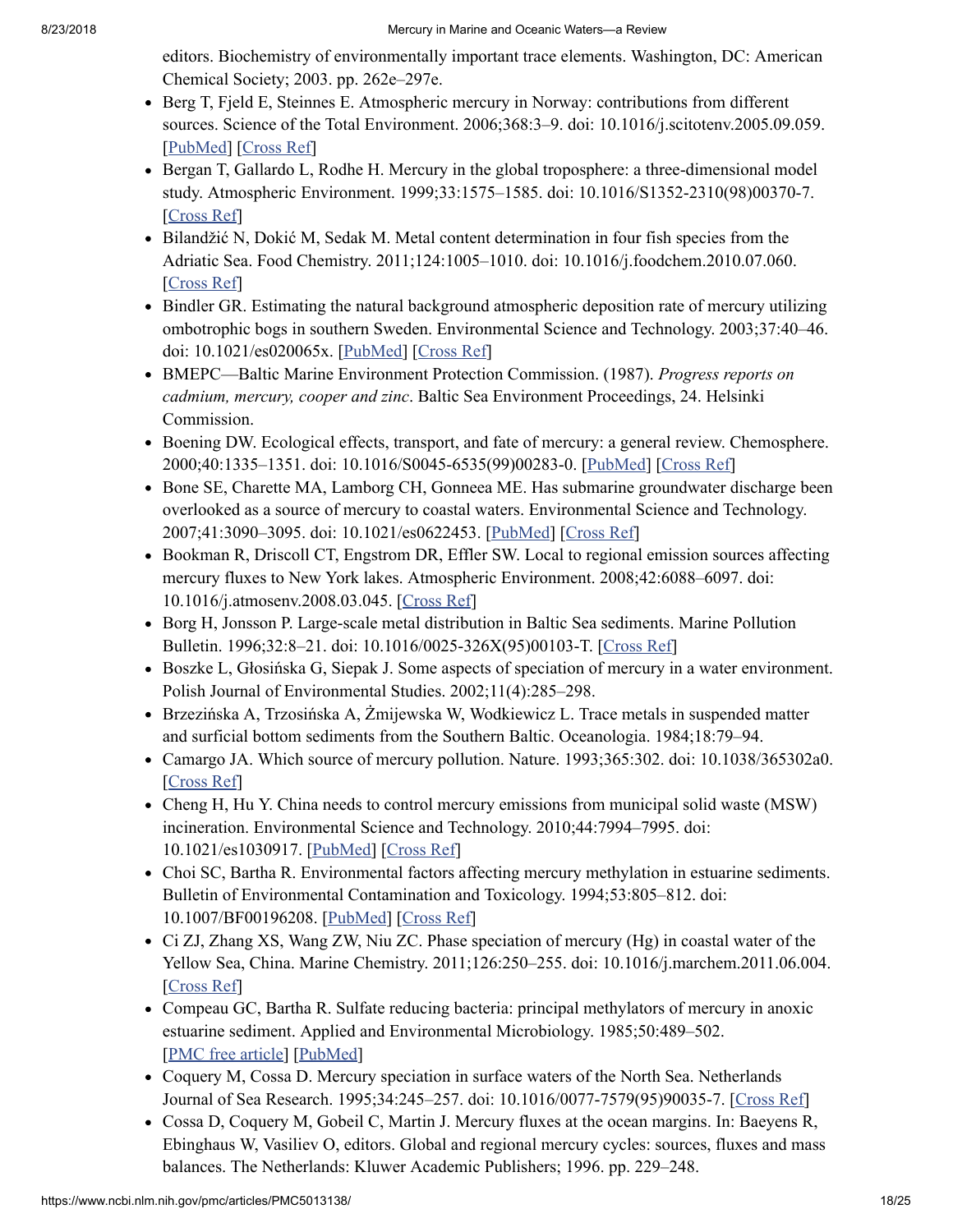- <span id="page-18-5"></span>Cossa D, Martin JM, Takayanagi K, Sanjuan J. The distribution and cycling of mercury species in the western Mediterranean. Deep-Sea Research Part II: Topical Studies in Oceanography. 1997;44:721–740. doi: 10.1016/S0967-0645(96)00097-5. [\[Cross](https://dx.doi.org/10.1016%2FS0967-0645(96)00097-5) Ref]
- <span id="page-18-12"></span>Ding ZH, Liu JL, Li LQ, Lin HN, Wu H, Hu ZZ. Distribution and speciation of mercury in surficial sediments from main mangrove wetlands in China. Marine Pollution Bulletin. 2009;58:1319–1325. doi: 10.1016/j.marpolbul.2009.04.029. [\[PubMed](https://www.ncbi.nlm.nih.gov/pubmed/19477465)] [\[Cross](https://dx.doi.org/10.1016%2Fj.marpolbul.2009.04.029) Ref]
- <span id="page-18-3"></span>Drevnick PE, Lamborg CH, Horgan MJ. Increase in mercury in Pacific yellowfin tuna. Environmental Toxicology and Chemistry. 2015;34(4):931–934. doi: 10.1002/etc.2883. [\[PubMed\]](https://www.ncbi.nlm.nih.gov/pubmed/25645441) [[Cross](https://dx.doi.org/10.1002%2Fetc.2883) Ref]
- <span id="page-18-15"></span>EA Environment Agency . Updated technical background to the CLEA model. Science Report SC050021/SR3. Bristol: Environment Agency; 2009.
- <span id="page-18-7"></span>Falandysz J, Dubrawski R, Bolalek J. Zawartosc rtęci w osadach dennych z Zatoki Puckiej i Gdanskiej (Mercury content in the benthic sediments in the Gulfs of Puck and Gdańsk—in Polish) Bromatologia i Chemia Toksykologiczna. 1993;26:29–32.
- <span id="page-18-10"></span>Fang T, Chen R. Mercury contamination and accumulation in sediments of the East China Sea. Journal of Environmental Sciences (China) 2010;22:1164–1170. doi: 10.1016/S1001- 0742(09)60233-3. [\[PubMed\]](https://www.ncbi.nlm.nih.gov/pubmed/21179953) [\[Cross](https://dx.doi.org/10.1016%2FS1001-0742(09)60233-3) Ref]
- <span id="page-18-11"></span>Fang J, Wang KX, Tang JL, Wang YM, Ren SJ, Wu HY, Wang J. Copper, lead, zinc, cadmium, mercury, and arsenic in marine products of commerce from Zhejiang coastal area, China, May 1998. Bulletin of Environmental Contamination and Toxicology. 2004;73:583–590. doi: 10.1007/s00128-004-0468-z. [[PubMed](https://www.ncbi.nlm.nih.gov/pubmed/15386182)] [[Cross](https://dx.doi.org/10.1007%2Fs00128-004-0468-z) Ref]
- <span id="page-18-8"></span>Fergusson JE. The heavy elements—chemistry, environmental impact and health effects. Oxford: Pergamon Press; 1990.
- <span id="page-18-1"></span>Fitzgerald WF, Lamborg CH, Hammerschmidt CR. Marine biogeochemical cycling of mercury. Chemical Reviews. 2007;107:641–662. doi: 10.1021/cr050353m. [[PubMed\]](https://www.ncbi.nlm.nih.gov/pubmed/17300143) [\[Cross](https://dx.doi.org/10.1021%2Fcr050353m) Ref]
- <span id="page-18-14"></span>Fuji M. Mercury. In: Kitamura S, Kondo M, Takizawa Y, Fujii M, Fujiki M, editors. Mercury distribution in lithosphere and atmosphere. Tokyo: Kodansha Scientific; 1976.
- Fu XW, Feng XB, Zhang G, Xu WH, Li XD, Yao H, Liang P, Li J, Sommar J, Yin RS, Liu N. Mercury in the marine boundary layer and seawater of the South China Sea: concentrations, sea/air flux, and implication for land outflow. Journal of Geophysical Research-Atmospheres. 2010;115:1–11. doi: 10.1029/2009JD013208. [[Cross](https://dx.doi.org/10.1029%2F2009JD013208) Ref]
- <span id="page-18-9"></span>Gagnon C, Pelletier E, Mucci A. Behavior of anthropogenic mercury in coastal marine sediments. Marine Chemistry. 1997;59:159–176. doi: 10.1016/S0304-4203(97)00071-6. [\[Cross](https://dx.doi.org/10.1016%2FS0304-4203(97)00071-6) Ref]
- <span id="page-18-4"></span>Gardfeldt K, Sommar J, Ferrara R, Ceccarini C, Lanzillotta E, Munthe J, Wangberg I, Lindqvist O, Pirrone N, Sprovieri F, Pesenti E, Stromberg D. Evasion of mercury from coastal and open waters of the Atlantic Ocean and the Mediterranean Sea. Atmospheric Environment. 2003;37:S73–S84. doi: 10.1016/S1352-2310(03)00238-3. [[Cross](https://dx.doi.org/10.1016%2FS1352-2310(03)00238-3) Ref]
- <span id="page-18-2"></span>• Gbor PK, Wen D, Meng F, Yang F, Sloan JJ. Modeling of mercury emission, transport and deposition in North America. Atmospheric Environment. 2007;41:1135–1149. doi: 10.1016/j.atmosenv.2006.10.005. [[Cross](https://dx.doi.org/10.1016%2Fj.atmosenv.2006.10.005) Ref]
- <span id="page-18-6"></span>Gill GA, Bloom NS, Cappellino S, Driscoll CT, Dobbs C, et al. Sediment-water fluxes of mercury in Lavaca Bay, Texas. Environmental Science and Technology. 1999;33:663–669. doi: 10.1021/es980380c. [\[Cross](https://dx.doi.org/10.1021%2Fes980380c) Ref]
- <span id="page-18-13"></span>Gilmour CC, Reidel GS, Ederington MC, Bell JT, Benoit JM, Gill GA, Stordall MC. Methylmercury concentrations and production rates across a trophic gradient in the northern Everglades. Biogeochemistry. 1998;40:327–345. doi: 10.1023/A:1005972708616. [\[Cross](https://dx.doi.org/10.1023%2FA%3A1005972708616) Ref]
- <span id="page-18-0"></span>Grassia S, Nettib R. Sea water intrusion and mercury pollution of some coastal aquifers in the province of Grosseto (southern Tuscany, Italy) Journal of Hydrology. 2000;237:198–211. doi: 10.1016/S0022-1694(00)00307-3. [[Cross](https://dx.doi.org/10.1016%2FS0022-1694(00)00307-3) Ref]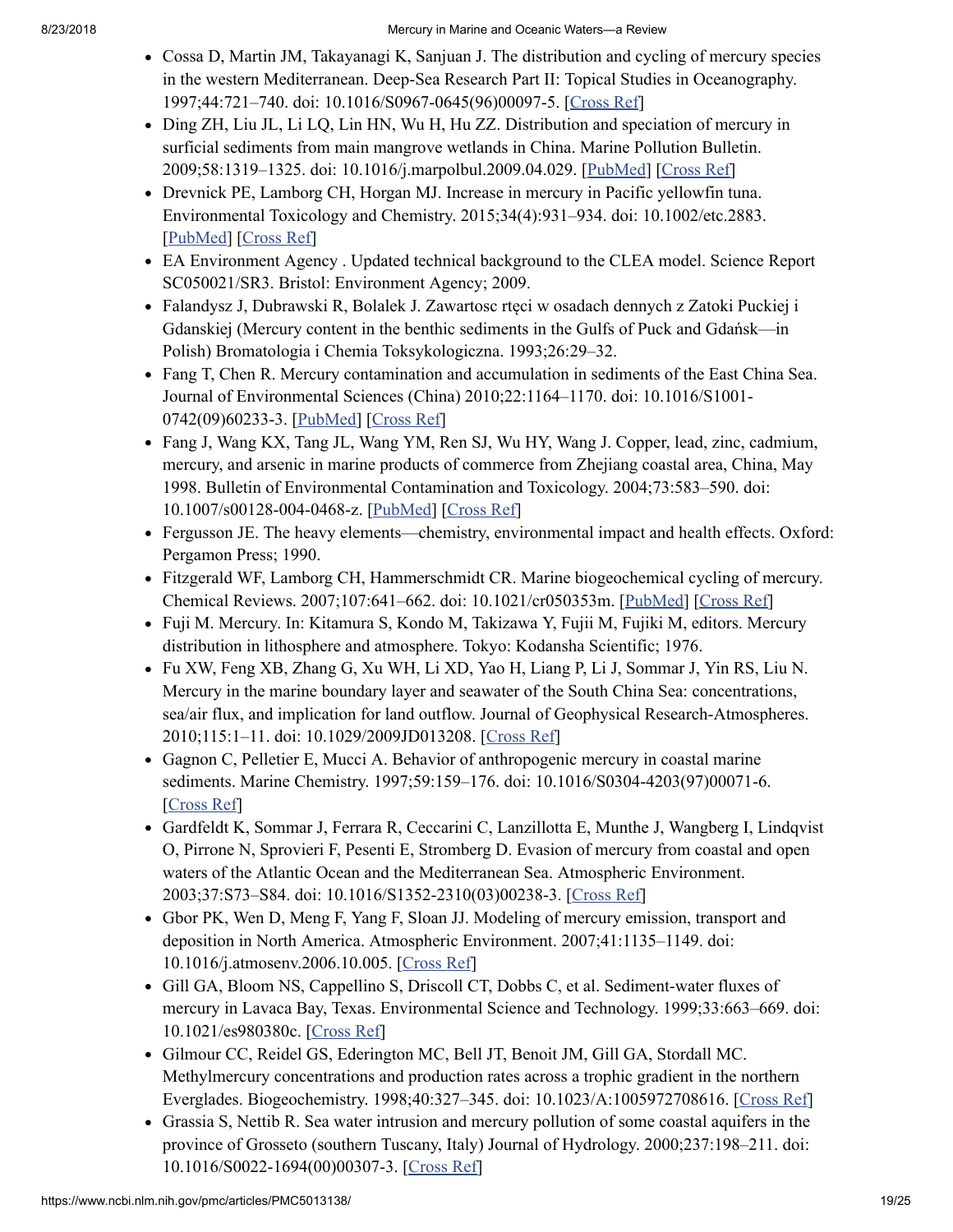- <span id="page-19-3"></span>Gray JE, Hines ME. Mercury: distribution, transport, and geochemical and microbial transformations from natural and anthropogenic sources. Applied Geochemistry. 2006;21:1819– 1820. doi: 10.1016/j.apgeochem.2006.09.001. [[Cross](https://dx.doi.org/10.1016%2Fj.apgeochem.2006.09.001) Ref]
- <span id="page-19-11"></span>Grieb TM, Driscoll CT, Gloss SP, Schofield CL, Bowie GL, Porcella DB. Factors affecting mercury accumulation in fish in the Upper Michigan Peninsula. Environmental Toxicology and Chemistry. 1990;9:919–930. doi: 10.1002/etc.5620090710. [\[Cross](https://dx.doi.org/10.1002%2Fetc.5620090710) Ref]
- <span id="page-19-6"></span>Hamaguchi H, Kuroda R, Hosohara Photometric determination of traces of mercury in seawater. Chemistry Abstracts. 1961;55:15222.
- <span id="page-19-7"></span>Hammerschmidt CR, Fitzgerald WF. Methylmercury cycling in sediments on the continental shelf of southern New England. Geochimica et Cosmochimica Acta. 2006;70:918–930. doi: 10.1016/j.gca.2005.10.020. [\[Cross](https://dx.doi.org/10.1016%2Fj.gca.2005.10.020) Ref]
- <span id="page-19-16"></span>• Hayduk W, Laudie H. Prediction of diffusion coefficients for non-electrolysis in dilute aqueous solutions. Journal of the American Institute of Chemical Engineers. 1974;20:611–615. doi: 10.1002/aic.690200329. [\[Cross](https://dx.doi.org/10.1002%2Faic.690200329) Ref]
- <span id="page-19-13"></span>He ZL, Yang XE, Stoffella PJ. Trace elements in agroecosystems and impacts on the environment. Journal of Trace Elements in Medicine and Biology. 2005;19:125–140. doi: 10.1016/j.jtemb.2005.02.010. [\[PubMed](https://www.ncbi.nlm.nih.gov/pubmed/16325528)] [[Cross](https://dx.doi.org/10.1016%2Fj.jtemb.2005.02.010) Ref]
- <span id="page-19-15"></span>• Heinsohn RJ, Cimbala JM. Indoor air quality engineering: environmental health and control of indoor air pollutants. New York: Marcel Dekker; 2003.
- <span id="page-19-4"></span>Henriques B, Rocha LS, Lopes CB, Figueira P, Monteiro RJR, Duarte AC, Pardal MA, Pereira E. Study on bioaccumulation and biosorption of mercury by living marine macroalgae: prospecting for a new remediation biotechnology applied to saline waters. Chemical Engineering Journal. 2015;281:759–770. doi: 10.1016/j.cej.2015.07.013. [\[Cross](https://dx.doi.org/10.1016%2Fj.cej.2015.07.013) Ref]
- <span id="page-19-10"></span>• Herut B, Hornung H, Kress N. Mercury, lead, copper, zinc and iron in shallow sediments of Haifa Bay, Israel. Fresenius Environmental Bulletin. 1994;3:147–151.
- <span id="page-19-8"></span>• Heyes A, Mason RP, Kim EH, Sunderland E. Mercury methylation in estuaries: insights from using measuring rates using stable mercury isotopes. Marine Chemistry. 2006;102:134–147. doi: 10.1016/j.marchem.2005.09.018. [\[Cross](https://dx.doi.org/10.1016%2Fj.marchem.2005.09.018) Ref]
- <span id="page-19-12"></span>• Horvat M. Global and regional mercury cycles: sources, fluxes and mass balances. Netherlands: Kluwer Academic Publishers; 1996.
- <span id="page-19-9"></span>Horvat M, Gibicar D. Speciation of mercury: environment, food, clinical, and occupational health. In: Cornelis R, Caruso J, Crews H, Heumann K, editors. Handbook of elemental speciation II—species in the environment, food, medicine and occupational health. Chichester: John Wiley & Sons Ltd; 2005. pp. 281–305.
- Horvat M, Kotnik J, Logar M, Fajon V, Zvonaric T, Pirrone N. Speciation of mercury in surface and deep-sea waters in the Mediterranean Sea. Atmospheric Environment. 2003;37(S1):93–108. doi: 10.1016/S1352-2310(03)00249-8. [\[Cross](https://dx.doi.org/10.1016%2FS1352-2310(03)00249-8) Ref]
- <span id="page-19-5"></span>Hosohara K, Kozuma H, Kawasaki K-H, Tsuruta T. Total mercury content in sea water. Chemical Abstracts. 1961;56:5766.
- <span id="page-19-2"></span>Jiang G-B, Shi J-B, Feng X-B. Mercury pollution in China. Environmental Science and Technology. 2006;40:3672–3678. doi: 10.1021/es062707c. [\[PubMed\]](https://www.ncbi.nlm.nih.gov/pubmed/16830526) [[Cross](https://dx.doi.org/10.1021%2Fes062707c) Ref]
- <span id="page-19-14"></span>Julshamn K, Grøsvik BE, Nedreaas K, Maage A. Mercury concentration in fillets of Greenland halibut (*Reinhardtius hippoglossoides*) caught in the Barents Sea in January 2006. Science of the Total Environment. 2006;372:345–349. doi: 10.1016/j.scitotenv.2006.09.030. [\[PubMed](https://www.ncbi.nlm.nih.gov/pubmed/17097134)] [\[Cross](https://dx.doi.org/10.1016%2Fj.scitotenv.2006.09.030) Ref]
- <span id="page-19-1"></span>• Kabata-Pendias A. Trace elements in soils and plants. 4. Boca Raton: CRC Press - Taylor & Francis Group; 2011.
- <span id="page-19-0"></span>• Kabata-Pendias A, Mukherjee AB. Trace elements from soil to human. New York: Springer-Verlag Berlin Heidelberg; 2007.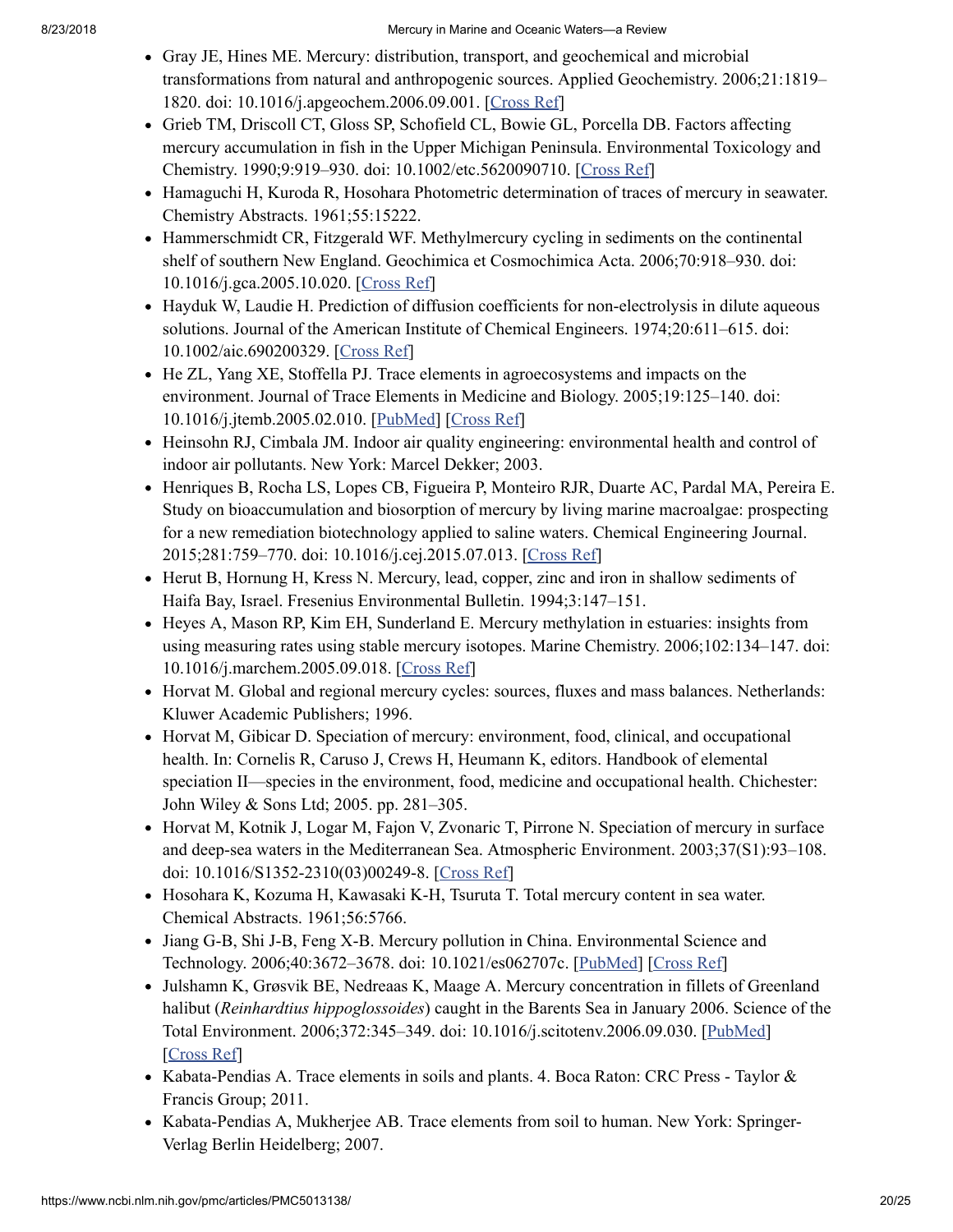- <span id="page-20-11"></span>• Kamman N, Chalmers A, Clair T, Major A, Moore R, Norton S, Shanley J. Factors influencing mercury in freshwater surface sediments of northeastern North America. Ecotoxicology. 2005;14:101–111. doi: 10.1007/s10646-004-6262-1. [\[PubMed\]](https://www.ncbi.nlm.nih.gov/pubmed/15931961) [\[Cross](https://dx.doi.org/10.1007%2Fs10646-004-6262-1) Ref]
- <span id="page-20-10"></span>• Kannan K, Falandysz J. Speciation and concentrations of mercury in certain coastal marine sediments. Water, Air, and Soil Pollution. 1998;103:129–136. doi: 10.1023/A:1004967112178. [\[Cross](https://dx.doi.org/10.1023%2FA%3A1004967112178) Ref]
- <span id="page-20-14"></span>• Knightes CD, Sunderland EM, Barber MC, Johnston JM, Ambrose RB. Application of ecosystem-scale fate and bioaccumulation models to predict fish mercury response times to changes in atmospheric deposition. Environmental Toxicology and Chemistry. 2009;28(4):881– 893. doi: 10.1897/08-242R.1. [\[PubMed](https://www.ncbi.nlm.nih.gov/pubmed/19391686)] [[Cross](https://dx.doi.org/10.1897%2F08-242R.1) Ref]
- <span id="page-20-13"></span>• Kojadinovic J, Potier M, LE Corre M, Cosson RP, Bustamante P. Bioaccumulation of trace elements in pelagic fish from the Western Indian Ocean. Environmental Pollution. 2007;146:548–566. doi: 10.1016/j.envpol.2006.07.015. [\[PubMed](https://www.ncbi.nlm.nih.gov/pubmed/17084003)] [\[Cross](https://dx.doi.org/10.1016%2Fj.envpol.2006.07.015) Ref]
- Kotnik J. Mercury speciation in surface and deep waters of the Mediterranean Sea. Marine Chemistry. 2007;107:13–30. doi: 10.1016/j.marchem.2007.02.012. [[Cross](https://dx.doi.org/10.1016%2Fj.marchem.2007.02.012) Ref]
- <span id="page-20-7"></span>Kraepiel AML, Keller K, Chin HB, Malcolm EG, Morel FMM. Sources and variations of mercury in tuna. Environmental Science and Technology. 2003;37:5551–5558. doi: 10.1021/es0340679. [[PubMed\]](https://www.ncbi.nlm.nih.gov/pubmed/14717163) [[Cross](https://dx.doi.org/10.1021%2Fes0340679) Ref]
- <span id="page-20-12"></span>Lacerda, L., Salomons, W. (1999). Mercury contamination from New World gold and silver mine tailings. In: *Mercury contaminated sites*. Springer-Verlag Berlin, 131–142.
- <span id="page-20-4"></span>Lamborg CH, Rolfhus KR, Fitzgerald WF, Kim G (1999) The atmospheric cycling and air-sea exchange of mercury species in the South and equatorial Atlantic Ocean. *Deep-Sea Research Part II: Topical Studies in Oceanography 46*(5), 957–977
- <span id="page-20-2"></span>Lamborg CH, Fitzgerald WF, Damman AWH, Benoit JM, Balcom PH, Engstrom DR. Modern and historic atmospheric mercury fluxes in both hemispheres: global and regional mercury cycling implications. Global Biogeochemical Cycles. 2002;16:1104–1114. doi: 10.1029/2001GB001847. [[Cross](https://dx.doi.org/10.1029%2F2001GB001847) Ref]
- <span id="page-20-5"></span>Laurier FJG, Mason RP, Whalin L, Kato S. Reactive gaseous mercury formation in the North Pacific Ocean's marine boundary layer: a potential role of halogen chemistry. Journal of Geophysical Research-Atmospheres. 2003;108(17):ACH 3-1–ACH 3-12.
- <span id="page-20-6"></span>Laurier FJG, Mason RP, Gill GA, Whalin L. Mercury distributions in the North Pacific Ocean— 20 years of observations. Marine Chemistry. 2004;90:3–19. doi: 10.1016/j.marchem.2004.02.025. [\[Cross](https://dx.doi.org/10.1016%2Fj.marchem.2004.02.025) Ref]
- <span id="page-20-1"></span>Lina C-J, Pongprueksaa P, Lindberg SE, Pehkoned SO, Byune D, Jang C. Scientific uncertainties in atmospheric mercury models I: model science evaluation. Atmospheric Environment. 2006;40:2911–2928. doi: 10.1016/j.atmosenv.2006.01.009. [\[Cross](https://dx.doi.org/10.1016%2Fj.atmosenv.2006.01.009) Ref]
- Marins RV, Lacerda LD, Paraquetti HHM. Dissolved reactive mercury speciation in water profiles from Sepetiba Bay, Brazil. In: Nriagu JO, editor. 11th Annual International Conference on Heavy Metals in the Environment. Ann Arbor: University of Michigan, School of Public Health; 2000.
- <span id="page-20-0"></span>• Mason RP. Mercury emissions from natural processes and their importance in the global mercury cycle. In: Pirrone NI, Mason R, editors. Mercury fate and transports in the global atmosphere. New York: Springer; 2009. pp. 173–191.
- <span id="page-20-8"></span>Mason RP, Fitzgerald WF. Alkylmercury species in the equatorial Pacific. Nature. 1990;347:457–459. doi: 10.1038/347457a0. [[Cross](https://dx.doi.org/10.1038%2F347457a0) Ref]
- <span id="page-20-3"></span>• Mason RP, Fitzgerald WF. The distribution and biogeochemical cycling of mercury in the equatorial Pacific Ocean. Deep-Sea Res Part I, Oceanography Research Papers. 1993;40:1897– 1924. doi: 10.1016/0967-0637(93)90037-4. [\[Cross](https://dx.doi.org/10.1016%2F0967-0637(93)90037-4) Ref]
- <span id="page-20-9"></span>• Mason R, Fitzgerald W. Sources, sinks and biogeochemical cycling of mercury in the ocean. In: Baeyens W, Ebinghaus R, Vasiliev O, editors. Global and regional mercury cycles: sources,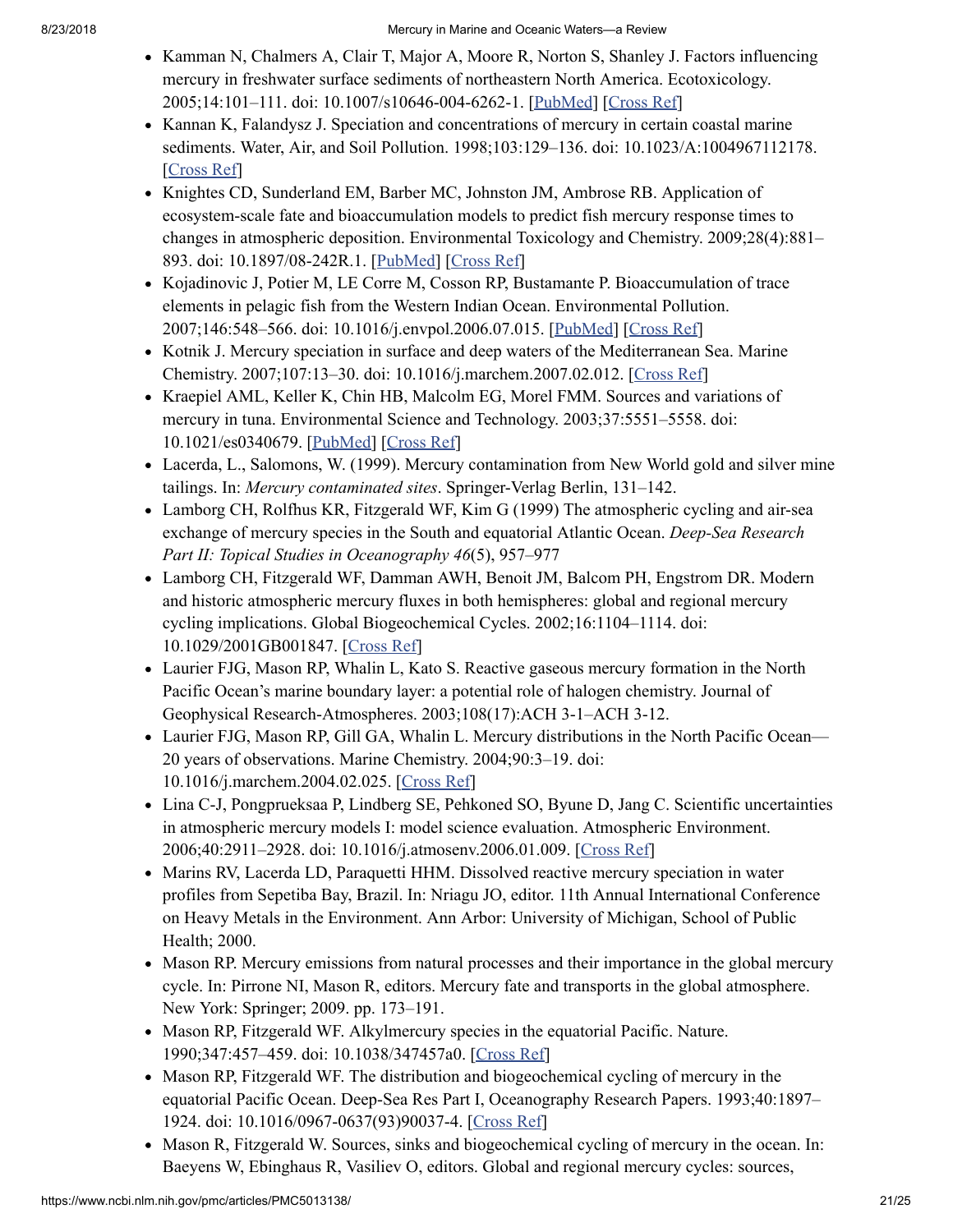fluxes and mass balances. the Netherlands: Kluwer Academic Publishers; 1996. pp. 249–272.

- <span id="page-21-7"></span>• Mason RP, Sheu GR. Role of the ocean in the global mercury cycle. Global Biogeochemical Cycles. 2002;16(4):40-1–40-14. doi: 10.1029/2001GB001440. [\[Cross](https://dx.doi.org/10.1029%2F2001GB001440) Ref]
- Mason RP, Sullivan KA. The distribution and speciation of mercury in the south and equatorial Atlantic. Deep Sea Researches, Part II. 1999;46:937–956. doi: 10.1016/S0967-0645(99)00010-7. [\[Cross](https://dx.doi.org/10.1016%2FS0967-0645(99)00010-7) Ref]
- <span id="page-21-3"></span>• Mason RP, Fitzgerald WF, Morell FMM. The biogeochemical cycling of mercury: anthropogenic influences. Geochimica et Cosmochimica Acta. 1994;58(15):3194–3198. doi: 10.1016/0016- 7037(94)90046-9. [\[Cross](https://dx.doi.org/10.1016%2F0016-7037(94)90046-9) Ref]
- <span id="page-21-6"></span>• Mason R, Morel F, Egmond H. The role of microorganisms in elemental mercury formation in natural waters. Water, Air, and Soil Pollution. 1995;80:775–787. doi: 10.1007/BF01189729. [\[Cross](https://dx.doi.org/10.1007%2FBF01189729) Ref]
- <span id="page-21-8"></span>• Mason RP, Rolfhus K, Fitzgerald WF. Mercury in the North Atlantic. Marine Chemistry. 1998;61:37–53. doi: 10.1016/S0304-4203(98)00006-1. [\[Cross](https://dx.doi.org/10.1016%2FS0304-4203(98)00006-1) Ref]
- <span id="page-21-15"></span>• Mason RP, Choi AL, Fitzgerald WF, Hammerschmidt CR, Lamborg CH, Soerensen AL, Sunderland EM. Mercury biogeochemical cycling in the ocean and policy implications. Environmental Research. 2012;119:101–117. doi: 10.1016/j.envres.2012.03.013. [PMC free [article](https://www.ncbi.nlm.nih.gov/pmc/articles/PMC3427470/)] [\[PubMed](https://www.ncbi.nlm.nih.gov/pubmed/22559948)] [[Cross](https://dx.doi.org/10.1016%2Fj.envres.2012.03.013) Ref]
- <span id="page-21-13"></span>• Meador JP, Ernest DW, Kagley AN. A comparison of the non-essential elements cadmium, mercury, and lead found in fish and sediment from Alaska and California. Science of the Total Environment. 2005;339:189–205. doi: 10.1016/j.scitotenv.2004.07.028. [\[PubMed\]](https://www.ncbi.nlm.nih.gov/pubmed/15740769) [[Cross](https://dx.doi.org/10.1016%2Fj.scitotenv.2004.07.028) Ref]
- <span id="page-21-10"></span>• Monperrus M, Tessier E, Point D, Vidimova K, Amouroux D, et al. The biogeochemistry of mercury at the sediment–water interface in the Thau Lagoon. 2. Evaluation of mercury methylation potential in both surface sediment and the water column. Estuarine, Coastal and Shelf Science. 2007;72:485–496. doi: 10.1016/j.ecss.2006.11.014. [\[Cross](https://dx.doi.org/10.1016%2Fj.ecss.2006.11.014) Ref]
- <span id="page-21-12"></span>• Monteiro LR, Costa V, Furness RW, Santos RS. Mercury concentrations in prey fish indicate enhanced bioaccumulation in mesopelagic environments. Marine Ecology Progress Series. 1996;141:21–25. doi: 10.3354/meps141021. [[Cross](https://dx.doi.org/10.3354%2Fmeps141021) Ref]
- <span id="page-21-2"></span>• Morel F, Kraepiel AML, Amyot M. The chemical cycle and bioaccumulation of mercury. Annual Review of Ecological Systems. 1998;29:543–566. doi: 10.1146/annurev.ecolsys.29.1.543. [\[Cross](https://dx.doi.org/10.1146%2Fannurev.ecolsys.29.1.543) Ref]
- <span id="page-21-14"></span>• National Research Council (NRC) 2007. Models in environmental regulatory decision making. National Academies Press, Washington.
- <span id="page-21-5"></span>Nagase H. Mercury methylation by compounds in humic material. Science of the Total Environment. 1984;32:147–156. doi: 10.1016/0048-9697(84)90127-X. [\[Cross](https://dx.doi.org/10.1016%2F0048-9697(84)90127-X) Ref]
- <span id="page-21-9"></span>• Nasfi FH. Total mercury content of sea water on the Tunisian shore. Fresenius Environmental Bulletin. 1995;4:161–168.
- <span id="page-21-0"></span>• Nriagu J, Becker C. Volcanic emissions of mercury to the atmosphere: global and regional inventories. Science of the Total Environment. 2003;304:3–12. doi: 10.1016/S0048- 9697(02)00552-1. [\[PubMed\]](https://www.ncbi.nlm.nih.gov/pubmed/12663167) [\[Cross](https://dx.doi.org/10.1016%2FS0048-9697(02)00552-1) Ref]
- <span id="page-21-1"></span>Nriagu J, Becker C. Volcanic emissions of mercury to the atmosphere: global and regional inventories. Science of the Total Environment. 2004;327(1–3):331–333. doi: 10.1016/j.scitotenv.2003.09.027. [[PubMed\]](https://www.ncbi.nlm.nih.gov/pubmed/15172590) [[Cross](https://dx.doi.org/10.1016%2Fj.scitotenv.2003.09.027) Ref]
- <span id="page-21-4"></span>Obi E, Okafor C, Igwebe A, Ebenebe J, Johnson Afonne O, Ifediata F, Orisakwe OE, Nriagu JO, Basu N. Elevated prenatal methylmercury exposure in Nigeria: evidence from maternal and cord blood. Chemosphere. 2015;119:485-489. doi: 10.1016/j.chemosphere.2014.07.038. [[PubMed](https://www.ncbi.nlm.nih.gov/pubmed/25112573)] [\[Cross](https://dx.doi.org/10.1016%2Fj.chemosphere.2014.07.038) Ref]
- <span id="page-21-11"></span>OJAVER, E. *(1995). Mercury content in the ecosystem of the Gulf of Riga. (w:) Ecosystem of the Gulf of Riga between 1920 and 1990*, 80–103, Tallinn.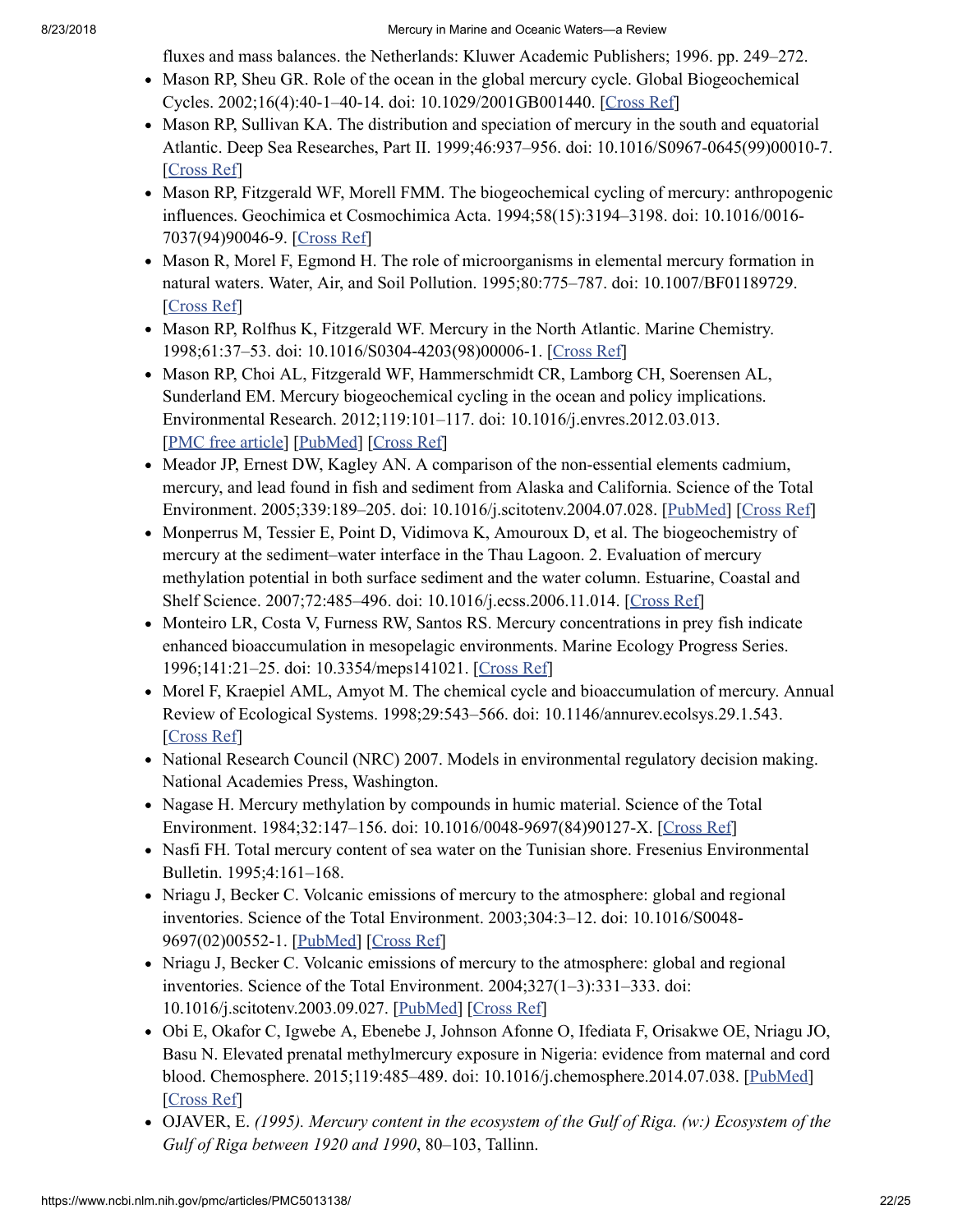- <span id="page-22-2"></span>Pacyna EG, Pacyna JM, Steenhuisen F, Wilson S. Global anthropogenic mercury emission inventory for 2000. Atmospheric Environment. 2006;40:4048–4063. doi: 10.1016/j.atmosenv.2006.03.041. [[Cross](https://dx.doi.org/10.1016%2Fj.atmosenv.2006.03.041) Ref]
- <span id="page-22-4"></span>Pempkowiak J, Cossa D, Sikora A, Sanjuan J. Mercury in water and sediments of the southern Baltic Sea. Sciences of the Total Environment. 1998;213:18192. [\[PubMed](https://www.ncbi.nlm.nih.gov/pubmed/9652127)]
- <span id="page-22-1"></span>Pirrone N., Cinnirella S. (2012). Mercury fluxes and emissions from natural processes. In: Pirrone N. (ed.) *Atmospheric pathways, transport and fate of mercury in the global environment, UNEP mercury air transport and fate research partnership area*, F&T: 11–14.
- <span id="page-22-0"></span>Pirrone N, Cinnirella S, Feng X, Finkelman RB, Friedli HR, Leaner J, Mason R, Mukherjee AB, Stracher GB, Streets DG, Telmer K. Global mercury emissions to the atmosphere from anthropogenic and natural sources. Atmospheric Chemistry and Physics. 2010;10:4719–4752. doi: 10.5194/acp-10-5951-2010. [\[Cross](https://dx.doi.org/10.5194%2Facp-10-5951-2010) Ref]
- <span id="page-22-14"></span>Polak-Juszczak L. Temporal trends in the bioaccumulation of trace metals in herring, sprat, and cod from the southern Baltic Sea in the 1994–2003 period. Chemosphere. 2009;76:1334–1339. doi: 10.1016/j.chemosphere.2009.06.030. [\[PubMed](https://www.ncbi.nlm.nih.gov/pubmed/19580989)] [\[Cross](https://dx.doi.org/10.1016%2Fj.chemosphere.2009.06.030) Ref]
- <span id="page-22-12"></span>• Post DM. Using stable isotopes to estimate trophic position: models, methods, and assumptions. Ecology. 2002;83(3):703–718. doi: 10.1890/0012-9658(2002)083[0703:USITET]2.0.CO;2. [\[Cross](https://dx.doi.org/10.1890%2F0012-9658(2002)083%5B0703%3AUSITET%5D2.0.CO%3B2) Ref]
- <span id="page-22-10"></span>• Qiu YW, Yu KF, Zhang G, Wang WX. Accumulation and partitioning of seven trace metals in mangroves and sediment cores from three estuarine wetlands of Hainan Island, China. Journal of Hazardous Materials. 2011;190:631–638. doi: 10.1016/j.jhazmat.2011.03.091. [\[PubMed\]](https://www.ncbi.nlm.nih.gov/pubmed/21501926) [\[Cross](https://dx.doi.org/10.1016%2Fj.jhazmat.2011.03.091) Ref]
- <span id="page-22-13"></span>• Roach KA, Jacobsen NF, Fiorello CV, Stronza A, Winemiller KO. Gold mining and mercury bioaccumulation in a floodplain lake and main channel of the Tambopata River, Peru. Journal of Environmental Protection. 2013;4:51–60. doi: 10.4236/jep.2013.41005. [[Cross](https://dx.doi.org/10.4236%2Fjep.2013.41005) Ref]
- <span id="page-22-6"></span>Rolfus K, Fitzgerald W. Linkages between atmospheric mercury deposition and the methylmercury content of marine fish. Water Air and Soil Pollution. 1995;80:291–297. doi: 10.1007/BF01189679. [\[Cross](https://dx.doi.org/10.1007%2FBF01189679) Ref]
- <span id="page-22-9"></span>Rutgers Van Der Loeff MM, Anderson LG, Hall POJ, Iverfeldt A, Josefson AB, Sunby B, Westerlund SFG. The asphyxiation technique: an approach to distinguishing between molecular diffusion and biologically mediated transport at the sediment-water interface. Limnology and Oceanography. 1984;29:675–686. doi: 10.4319/lo.1984.29.4.0675. [[Cross](https://dx.doi.org/10.4319%2Flo.1984.29.4.0675) Ref]
- <span id="page-22-5"></span>• Schmidt D. Mercury in Baltic and North Sea waters. Water, Air, and Soil Pollution. 1991;62:43– 55. doi: 10.1007/BF00478452. [[Cross](https://dx.doi.org/10.1007%2FBF00478452) Ref]
- <span id="page-22-15"></span>• Selin NE, Sunderland EM, Knightes CD, Mason RP. Sources of mercury exposure for US seafood consumers: implications for policy. Environmental Health Perspectives. 2010;118:137– 143. [PMC free [article\]](https://www.ncbi.nlm.nih.gov/pmc/articles/PMC2831958/) [\[PubMed\]](https://www.ncbi.nlm.nih.gov/pubmed/20056570)
- <span id="page-22-8"></span>• Shi JB, Liang LN, Yuan CG, He B, Jiang GB. Methylmercury and total mercury in sediments collected from the East China Sea. Bulletin of Environmental Contamination and Toxicology. 2005;74:980–987. doi: 10.1007/s00128-005-0676-1. [\[PubMed](https://www.ncbi.nlm.nih.gov/pubmed/16097335)] [[Cross](https://dx.doi.org/10.1007%2Fs00128-005-0676-1) Ref]
- <span id="page-22-7"></span>• Shi J-B, Carman CM, Tang CWY, Zhang G, Rudolf SS, Dong X. Spatial and temporal variations of mercury in sediments from Victoria Harbour, Hong Kong. Marine Pollution Bulletin. 2007;54:464–488. doi: 10.1016/j.marpolbul.2006.11.016. [[PubMed\]](https://www.ncbi.nlm.nih.gov/pubmed/17239905) [\[Cross](https://dx.doi.org/10.1016%2Fj.marpolbul.2006.11.016) Ref]
- <span id="page-22-11"></span>• Squadrone S, Prearo M, Brizio P, Gavinelli S, Pellegrino M, Scanzio T, Guarise S, Benedetto A, Abete MC. Heavy metals distribution in muscle, liver, kidney and gill of European catfish (*Silurus glanis*) from Italian Rivers. Chemosphere. 2013;90:358–365. doi: 10.1016/j.chemosphere.2012.07.028. [\[PubMed](https://www.ncbi.nlm.nih.gov/pubmed/22901372)] [\[Cross](https://dx.doi.org/10.1016%2Fj.chemosphere.2012.07.028) Ref]
- <span id="page-22-3"></span>St. Louis VL, Rudd JWM, Kelly CA, Beaty KG, Bloom NS, Flett RJ. Importance of wetlands as sources of methyl mercury to boreal forest ecosystems. Canadian Journal of Fisheries and Aquatic Sciences. 1994;51:1065e1076. doi: 10.1139/f94-106. [\[Cross](https://dx.doi.org/10.1139%2Ff94-106) Ref]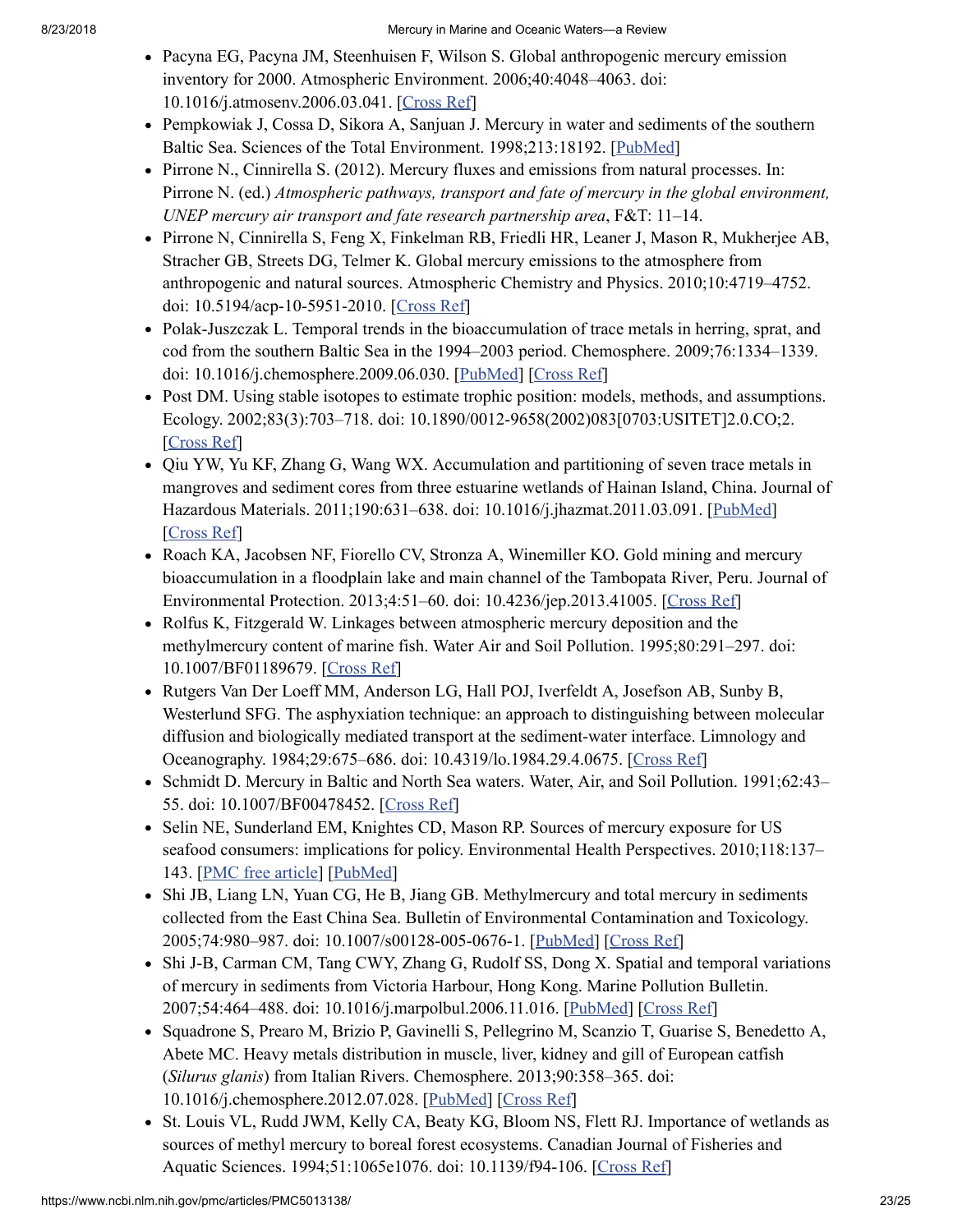- <span id="page-23-13"></span>• Stein ED, Cohen Y, Winer AM. Environmental distribution and transformation of mercury compounds. Critical Reviews in Environmental Science and Technology. 1996;26:1–43. doi: 10.1080/10643389609388485. [\[Cross](https://dx.doi.org/10.1080%2F10643389609388485) Ref]
- <span id="page-23-2"></span>Streets DG, Zhang Q, Wu Y. Projections of global mercury emissions in 2050. Environmental Science and Technology. 2009;43:2983–2988. doi: 10.1021/es802474j. [[PubMed](https://www.ncbi.nlm.nih.gov/pubmed/19475981)] [\[Cross](https://dx.doi.org/10.1021%2Fes802474j) Ref]
- <span id="page-23-8"></span>• Strode S, Jaegle L, Selin N, Jacob D, Park R, Yantosca R, Mason R, Slemr F. Air-sea exchange in the global mercury cycle. Global Biogeochemal Cycles. 2007;21:GB1017.
- <span id="page-23-9"></span>• Sunderland EM, Mason RP. Human impacts on open ocean mercury concentrations. Global Biogeochemical Cycles. 2007;21(4):GB4022. doi: 10.1029/2006GB002876. [[Cross](https://dx.doi.org/10.1029%2F2006GB002876) Ref]
- <span id="page-23-12"></span>• Sunderland EM, Gobas F, Branfireun BA, Heyes A, Environmental controls on the speciation and distribution of mercury in coastal sediments. Marine Chemistry. 2006;102:111–123. doi: 10.1016/j.marchem.2005.09.019. [\[Cross](https://dx.doi.org/10.1016%2Fj.marchem.2005.09.019) Ref]
- <span id="page-23-10"></span>• Sunderland EM, Krabbenhoft DP, Moreau JW, Strode SA, Landing WM. Mercury sources, distribution, and bioavailability in the North Pacific Ocean: insights from data and models. Global Biogeochemical Cycles. 2009;23:GB2010. doi: 10.1029/2008GB003425. [[Cross](https://dx.doi.org/10.1029%2F2008GB003425) Ref]
- <span id="page-23-14"></span>Szefer P. Metal pollutants and radionuclides in the Baltic Sea—an overview. Oceanologia. 2002;44(2):129–178.
- <span id="page-23-4"></span>Szefer P. Safety assessment of seafood with respect to chemical pollutants in European Seas. International Journal of Oceanography and Hydrobiology. 2013;42(1):110–118.
- <span id="page-23-11"></span>Szumiło-Pilarska E, Grajewska A, Falkowska L, Hajdrycha J, Meissner W, Frączek T, Bełdowska M, Bzoma S. Species differences in total mercury concentration in gulls from the Gulf of Gdansk (Southern Baltic) Journal of Trace Elements in Medicine and Biology. 2016;33:100–109. doi: 10.1016/j.jtemb.2015.09.005. [\[PubMed\]](https://www.ncbi.nlm.nih.gov/pubmed/26653750) [[Cross](https://dx.doi.org/10.1016%2Fj.jtemb.2015.09.005) Ref]
- Thongraa-Ra W, Parkpian P. Total mercury concentrations in coastal areas of Thailand: a review. Science Asia. 2002;28:301–312.
- <span id="page-23-5"></span>Trasande L, Landrigan PJ, Schechter C. Public health and economic consequences of methyl mercury toxicity to the developing brain. Environmental Health Perspectives. 2005;113:590–596. doi: 10.1289/ehp.7743. [PMC free [article\]](https://www.ncbi.nlm.nih.gov/pmc/articles/PMC1257552/) [[PubMed\]](https://www.ncbi.nlm.nih.gov/pubmed/15866768) [\[Cross](https://dx.doi.org/10.1289%2Fehp.7743) Ref]
- <span id="page-23-16"></span>Tuzen M. Toxic and essential trace elemental contents in fish species from the Black Sea, Turkey. Food and Chemical Toxicology. 2009;47:1785–1790. doi: 10.1016/j.fct.2009.04.029. [\[PubMed\]](https://www.ncbi.nlm.nih.gov/pubmed/19406195) [[Cross](https://dx.doi.org/10.1016%2Fj.fct.2009.04.029) Ref]
- <span id="page-23-0"></span>Tyler G. Mercury in soil—distribution, speciation and biological effect. Copenhagen: Nordic Council of Ministers; 1992.
- <span id="page-23-3"></span>Ullrich SM, Tanton TW, Abdrashitova SA (2001) Mercury in the aquatic environment: A review of factors affecting methylation (Review). *Critical Reviews in Environmental Science and Technology 31*(3), 241–293
- <span id="page-23-1"></span>US Environment Protection Agency . Mercury Study Report to Congress. EPA-452/R-97. Washington, DC: Office of Research and Development; 1997.
- <span id="page-23-15"></span>• Voegborlo RB, Akagi H. Determination of mercury in fish by cold vapour atomic absorption spectrometry using an automatic mercury analyser. Food Chemistry. 2007;100:853–858. doi: 10.1016/j.foodchem.2005.09.025. [\[Cross](https://dx.doi.org/10.1016%2Fj.foodchem.2005.09.025) Ref]
- <span id="page-23-6"></span>Walsh C, Distefano M, Moore M, Shewchuk L, Vetdine G. Molecular basis of bacterial resistance to organomercurial and inorganic mercuric salts. FASEB Journal. 1988;2:124–130. [\[PubMed\]](https://www.ncbi.nlm.nih.gov/pubmed/3277886)
- <span id="page-23-7"></span>Wang Q, Kim D, Dionysiou DD, Soriala GA, Timberlake D. Sources and remediation for mercury contamination in aquatic systems—a literature review. Environmental Pollution. 2004;131:323–336. doi: 10.1016/j.envpol.2004.01.010. [\[PubMed](https://www.ncbi.nlm.nih.gov/pubmed/15234099)] [\[Cross](https://dx.doi.org/10.1016%2Fj.envpol.2004.01.010) Ref]
- Wang ZW, Zhang XS, Xiao JS, Zhijia C, Yu PZ. Mercury fluxes and pools in three subtropical forested catchments, southwest China. Environmental Pollution. 2009;157:801–808. doi: 10.1016/j.envpol.2008.11.018. [[PubMed](https://www.ncbi.nlm.nih.gov/pubmed/19121554)] [[Cross](https://dx.doi.org/10.1016%2Fj.envpol.2008.11.018) Ref]